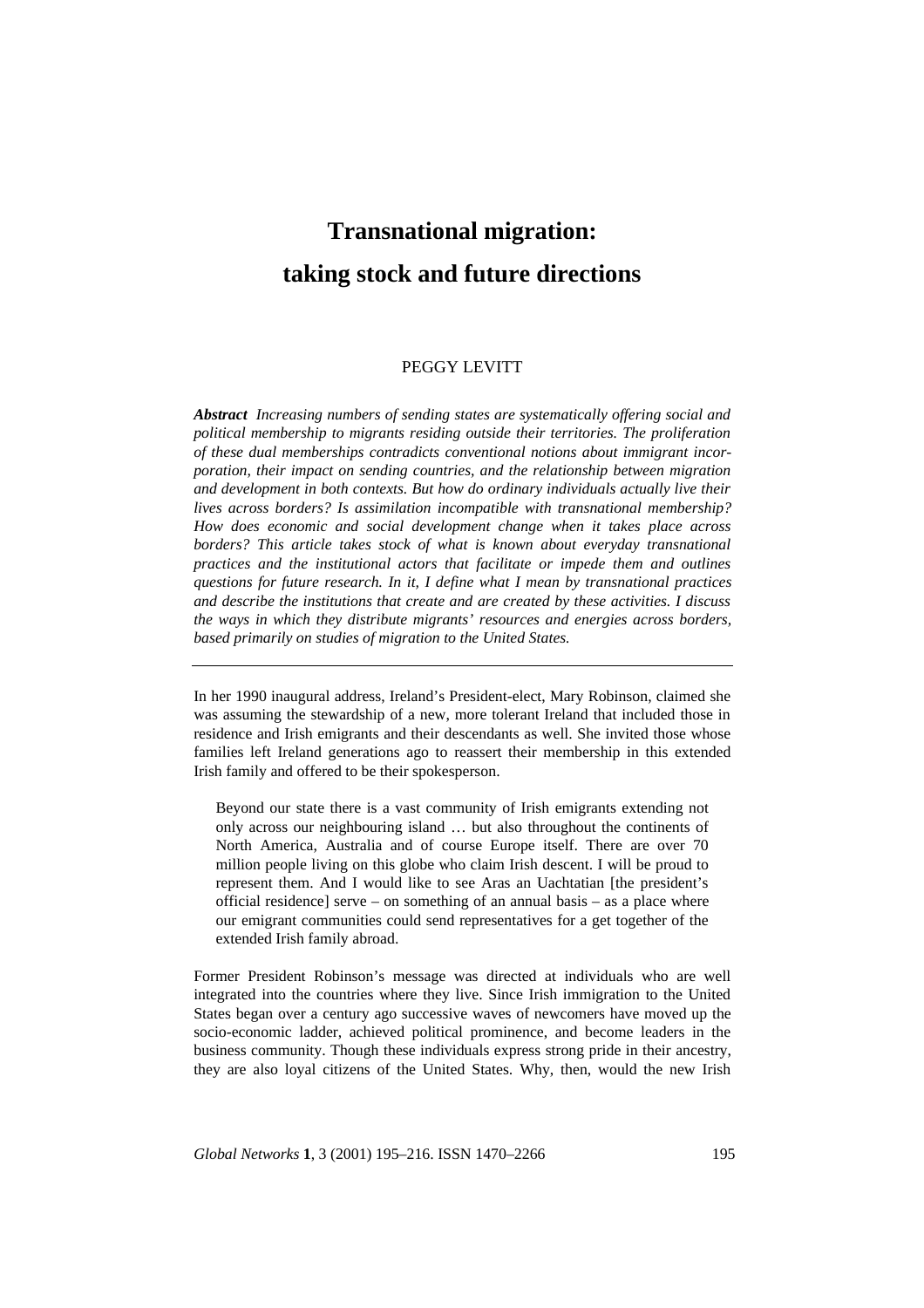President try to reclaim these emigrant descendants? And why might they be interested in heeding her call?

Mary Robinson is not alone in her efforts to create a nation extending its boundaries to include emigrant members. Increasing numbers of sending states are systematically offering social and political membership to those residing outside their territories in an attempt to capture the resources migrants can offer. They purposefully promote transnational participation even as migrants establish new host-country ties. The proliferation of these dual memberships calls into question ideas in good currency about immigrant incorporation, their long-term impact on their countries of origin, and the relationship between migration and development in both contexts. But how do ordinary individuals actually live their lives across borders? Is assimilation incompatible with transnational membership? How does economic and social development change when it takes place across borders?

This article takes stock of what is known about everyday transnational practices and the institutional actors that facilitate or impede them and outlines questions for future research. In it, I define what I mean by transnational practices and distinguish them from other cross-border relationships. I describe the political, religious, and social institutions that create and are created by these activities and discuss the ways in which they distribute migrants' resources and energies across borders drawing primarily on studies of migration to the United States. The final section outlines current debates and proposes directions for further study.

# **The nature of transnational social relations**

Studies of transnational migration evoke passionate responses. Proponents claim that contemporary migration cannot be understood without studying the impact of migration on both sides of the border. The social, economic, and political ties linking migrants and non-migrants are so deep and widespread that they fundamentally change the ways individuals earn their livelihoods, raise their families, enact religious rituals, and express their political interests (Basch et al. 1994; Portes et al. 1999; Levitt 2001; Smith 1995). Critics claim that strong sending and receiving-country ties are nothing new, that only a small number of individuals actually sustain them, and that they will not last beyond the first generation (Jones-Correa 1998b; Suarez-Orosco 1998; Waldinger 1997). They also argue that few clear, widely-accepted analytical concepts guide this field. Instead, the term 'transnationalism' is used to describe everything under the sun, which seriously diminishes its explanatory power.

Though there is some truth to many of these claims, they can be attributed largely to the relative newness of this field and to the limited number of systematic surveys and comparative case studies that have been carried out thus far. Many studies are indepth analyses of relations between locales in one particular sending and receiving country. While they demonstrate that transnational relations exist, and reveal a great deal about their characteristics in a specific setting, they cannot shed light on their relative weight or on how widespread transnational practices are among the population as a whole. In addition, few longitudinal studies explore how transnational practices change over time or the extent to which they remain salient beyond the first generation. Many children of immigrants in the USA, in particular, are too young to have made the life choices that will ultimately determine the kinds of transnational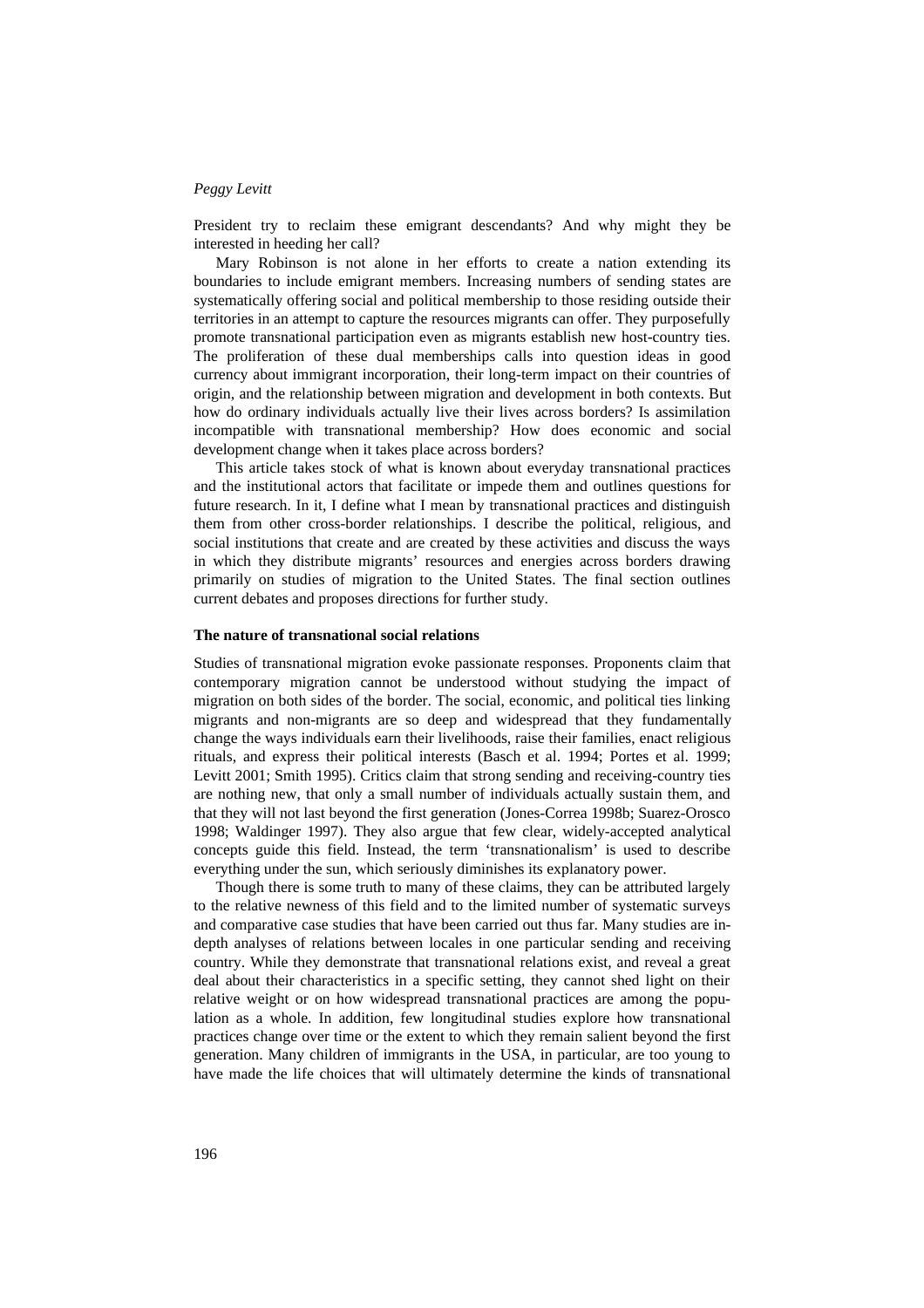practices in which they will engage. Finally, few studies compare how transnational practices vary between different kinds of sending and receiving-country communities.

Having said this, much research now underway addresses these questions and will soon provide us with a more nuanced understanding of the nature and magnitude of transnational relations.<sup>1</sup> In the interim, this section provides one road map to the current state of the art of the field, with all its weaknesses, assessing what we know and how well we know it, based on the limited available data.

Once begun, migration spreads through social networks. For some immigrant groups, these networks evolve no further. They do not deepen, grow more extensive, or become more institutionalized. Over time, ties unravel as migrants become incorporated into the countries that receive them, grow less beholden to claims from those who stay behind, or migration slows. Still, increasing numbers of ordinary and elite migrants may continue to engage in a range of transnational practices or economic, political, and socio-cultural occupations and activities that require regular long-term contacts across borders for their success (Portes et al. 1999).

In many cases, the magnitude, duration, and impact of migration is so strong that migrant social networks mature into transnational social fields or public spheres spanning the sending and receiving country (Fraser 1991; Mahler 1998). These extend beyond the chains of social relations and kin that are specific to each person located within them (Glick Schiller 2000). Individual actors cannot be viewed in isolation from the transnational social fields in which they are embedded. The economic initiatives, political activities, and socio-cultural enterprises in which they engage are powerfully shaped by the social fields in which they are carried out. Those who live within transnational social fields are exposed to a set of social expectations, cultural values, and patterns of human interaction that are shaped by more than one social, economic, and political system.

The transnational social fields that migration engenders encompass all aspects of social life. Though they may arise at first in response to the economic relations between migrants and non-migrants, social, religious, and political connections also emerge which constitute and are constituted by these arenas. The more diverse and thick a transnational social field is, the greater the number of ways it offers migrants to remain active in their homelands. The more institutionalized these relationships become, the more likely it is that transnational membership will persist.

Some researchers describe transnational social fields encompassing all migrants from a particular sending country residing in a key site of reception. Glick Schiller and Fouron (1998), for example, argue that Haitian young adults who have never migrated still live their lives within a social field connecting the USA and Haiti because so many aspects of their lives are permeated by Haitian immigrant influences. Transnational social fields, however, often form from connections between multiple localities. Although there may be large overarching fields between the United States and Mexico, the Dominican Republic or El Salvador, for example, these are constituted by smaller, bounded fields between particular sending villages and cities and specific urban or rural receiving points. Brazilian migration to the United States has created transnational social fields between the city of Governador Valadares and migrants in New York City; Pampano Beach, Florida; Danbury, Connecticut; and the greater Boston Metropolitan area (Margolis 1994). Transnational social fields also unite Dominicans in Venezuela and Spain to those who stay behind.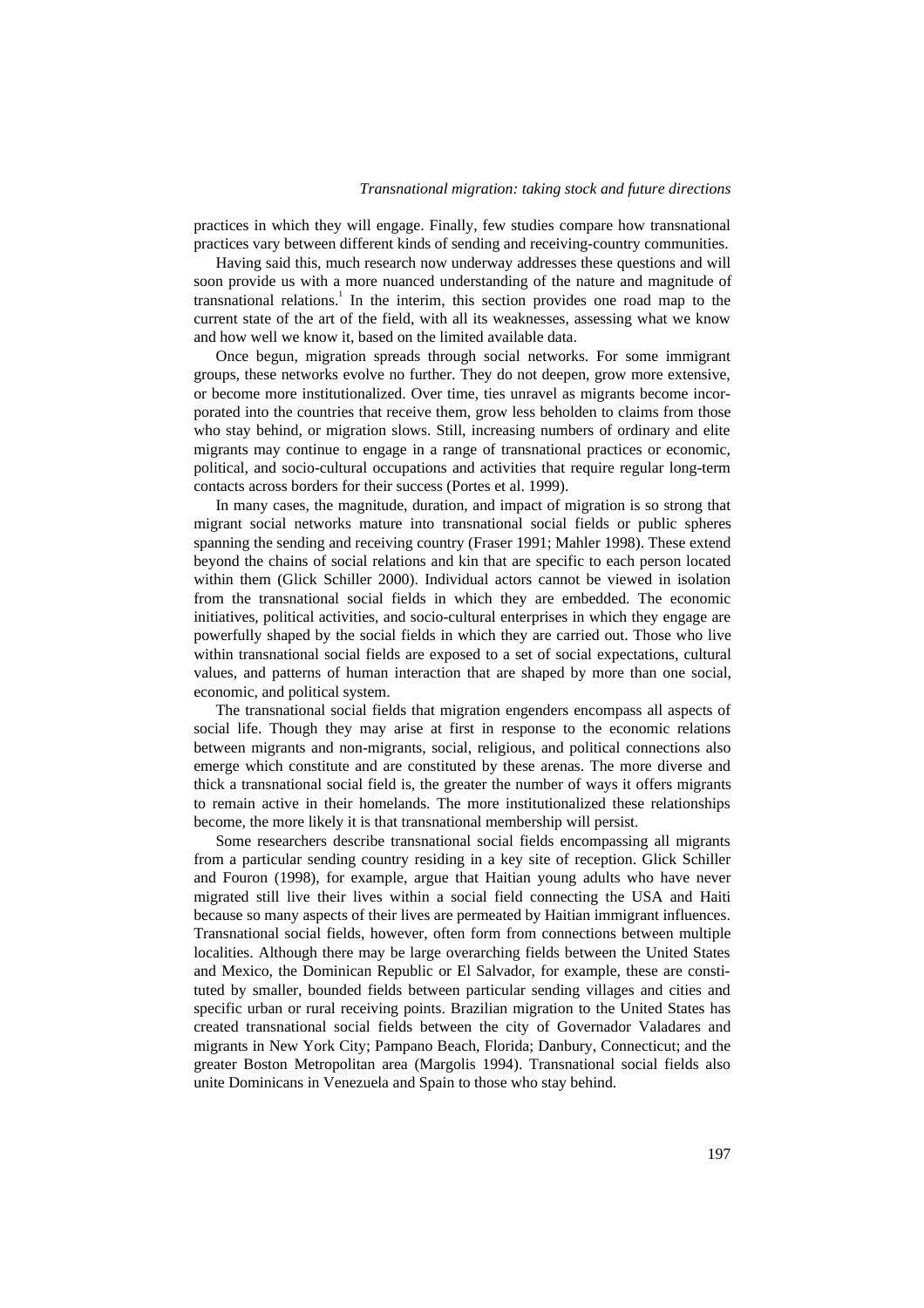These arenas can operate at multiple levels. A political party, for example, may link migrants and non-migrants to one another through personal ties between members in local sending and receiving-country chapters. These local, personalized ties, however, often form part of coordinated efforts between the party's national level sending- and receiving-country operations as well. Similarly, relations between local parishes extend and deepen existing ties between national and regional sending- and receiving-country churches.

Studying transnational actors and the social fields they inhabit helps clarify several things. First, the ways in which individuals distribute their resources and loyalty between the sending and receiving country is, in part, determined by the kinds of institutional opportunities available to them. If transnational social fields are institutionally complete, if they create and are created by numerous political, religious and social institutions affording migrants a variety of ways to remain active, then more transnational practices are likely to occur. If the social field offers fewer institutional choices, then the volume of transnational activities is likely to be lower.

Second, focusing on social fields also calls attention to non-migrants and those who move only periodically but who also enact aspects of their lives within these arenas. Movement is not a prerequisite for engaging in transnational practices. There are those who travel regularly to carry out their routine affairs, whom some researchers have called transmigrants (England 1999; Glick Schiller 1995; Guarnizo 1997). There are also individuals whose lives are rooted primarily in a single sendingor receiving-country setting, who move infrequently, but whose lives integrally involve resources, contacts, and people who are far away. Finally, there are those who do not move but who live their lives within a context that has become transnationalized.

The scope and intensity of the transnational practices that *frequent travellers*, *periodic movers*, and *those who stay in one place* engage in varies considerably. Guarnizo (2000) defines 'core transnationalism' as those activities that: (a) form an integral part of the individual's habitual life; (b) are undertaken on a regular basis; and (c) are patterned and therefore somewhat predictable. 'Expanded transnationalism', in contrast, includes migrants who engage in occasional transnational practices, such as responses to political crises or natural disasters. Itzigsohn et al. (1999) characterize broad transnational practices as those that are not well institutionalized, involve only occasional participation, and require only sporadic movement. He and his colleagues contrast these with narrow transnational practices that are highly institutionalized, constant, and involve regular travel.

These terms help to operationalize variations in the intensity and frequency of transnational practices but cross-border engagements also vary along other dimensions such as scope. Even those engaged in core transnational practices may confine their activities to one arena of social action. Or the same person may engage in core transnational activities with respect to one sphere of social life and only expanded transnational activities with respect to another. There are those, for example, whose livelihoods depend upon the frequent, patterned harnessing of resources across borders while their political and religious lives focus on host-country concerns. In contrast, there are those who engage in regular religious and political transnational practices but only occasionally send money back to family members or invest in homeland projects. Some individuals whose transnational practices involve many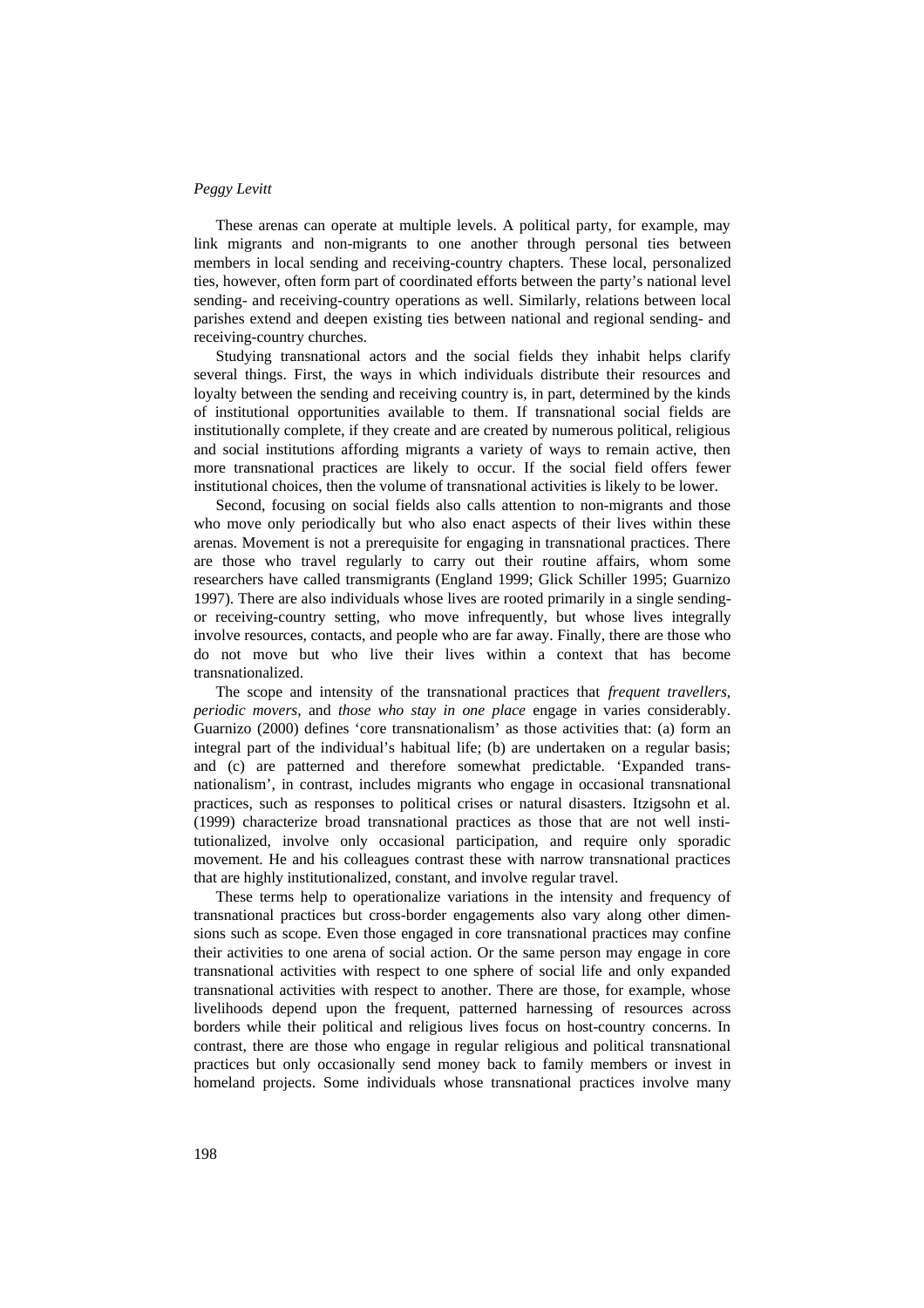# *Transnational migration: taking stock and future directions*

arenas of social life engage in comprehensive transnational practices while others engage in transnational practices that are more selective in scope. Table 1 provides concrete examples of variations on these different dimensions of transnational activism.

|          | Comprehensive                                                                                                                                                | Selective                                                                                                                                                                                                                                                                                                                                                                                                                                      |
|----------|--------------------------------------------------------------------------------------------------------------------------------------------------------------|------------------------------------------------------------------------------------------------------------------------------------------------------------------------------------------------------------------------------------------------------------------------------------------------------------------------------------------------------------------------------------------------------------------------------------------------|
| Core     | association leader.                                                                                                                                          | Transnational business owner who is The political party official whose<br>also active home-country political job it is to coordinate party activities<br>party member, member of church between the sending and receiving<br>with sister congregations in home country but who does not participate<br>and host country, and hometown in any other kind of transnational<br>group and maintains few cross-<br>border social and familial ties. |
| Expanded | community projects, makes contri- these activities.<br>butions to political campaigns, and<br>provides occasional economic<br>remittances to family members. | Periodically contributes to sending Periodically engages in only one of                                                                                                                                                                                                                                                                                                                                                                        |

**Table 1: variations in the dimensions of transnational practices** 

The concepts of core and expanded transnationalism must also be extended to include the transnational practices of those who stay behind. Non-migrants who engage in core transnational practices are those whose social and economic lives depend upon and are shaped on a regular basis by resources, people, and ideas in the receivingcountry context. These may also be comprehensive or selective in scope. The nonmigrant grandparent who, along with her migrant children, is jointly responsible for income generation and raising children across borders engages in comprehensive, core transnational behaviours, although she may only travel once a year. Similarly, the non-migrant who travels during a campaign to mobilize support for a sendingcountry candidate is enacting selective, expanded transnational practices.

In some cases, numerous individuals embedded within transnational social fields engage in high levels of transnational practices but few communal activities emerge. Colombian migrants in New York have created a complex web of multi-directional relationships but their mistrust and fragmentation impede community organization (Guarnizo et al. 1999). Often, however, certain sites within transnational social fields become sufficiently organized and institutionalized that some kind of transnational community is established. In such cases, it is not merely that numerous individuals live their lives within a social formation that crosses borders. It is that a significant number from a given place of origin and settlement share this experience collectively with one another, transforming the way they think of themselves as a group. Since transnational communities emerge from the social networks that first encourage migration, at least initially, members often know one another personally or have family members or acquaintances in common. They acknowledge that they belong to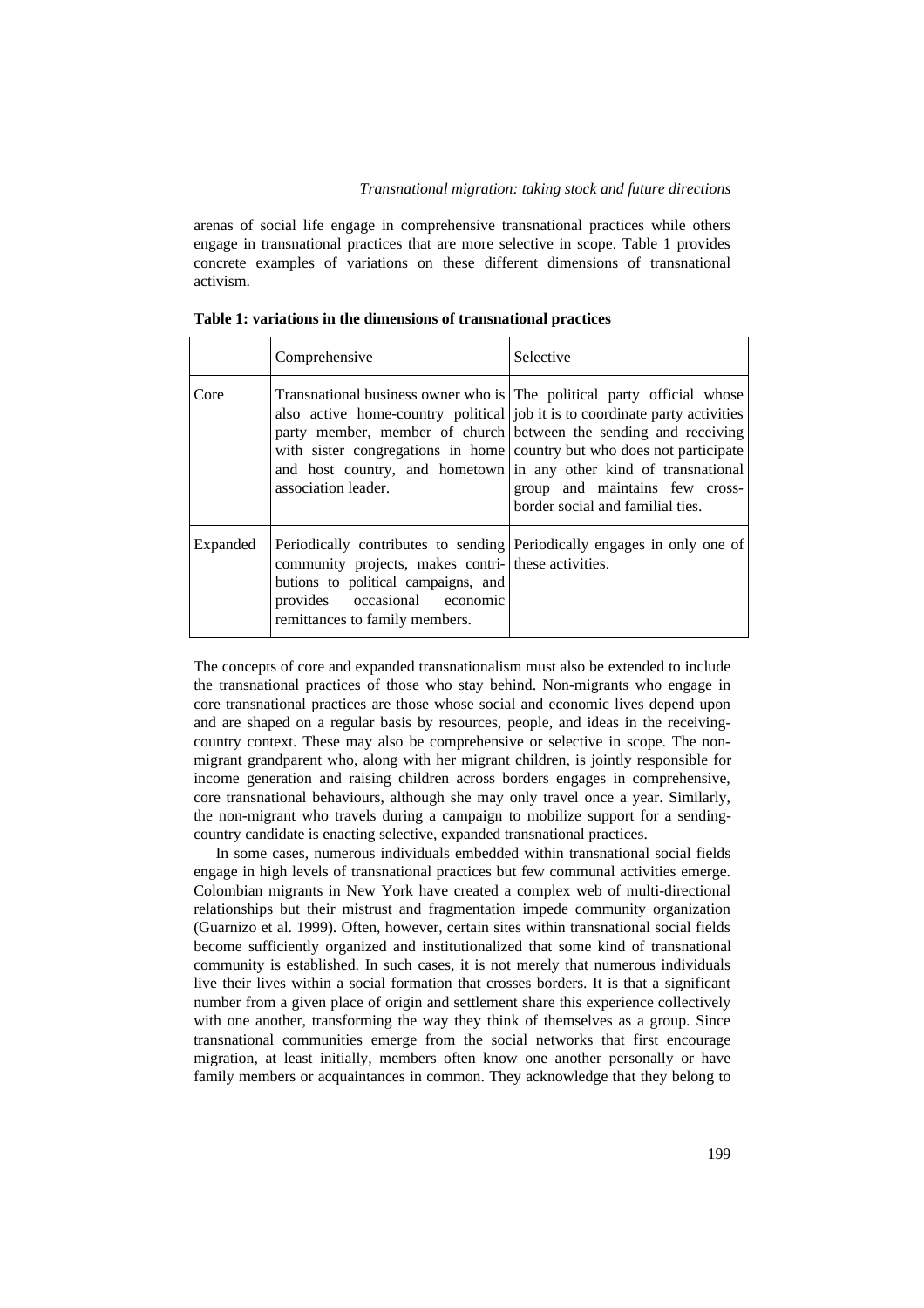a collectivity constituted across space and express some level of self-consciousness about this membership by forming groups like hometown organizations which manifest their transnational character.

Transnational communities lie between what Michael Peter Smith and Luis Eduardo Guarnizo (1998) call 'transnationalism from above', or global governance and economic activities, and 'transnationalism from below', or the everyday, grounded practices of individuals. Communities are one of several mechanisms mediating between 'high' and 'low' levels of transnationalism. When individual actors identify and organize themselves as transnational communities, a response from 'above', by the state or by an international religious group, is more likely. Likewise, when national political and economic actors reach out to local communities, they encourage individual members to maintain loyalties across borders.

Researchers have identified several types of transnational communities. The first is what I call a rural-to-urban transnational village (Levitt  $2001$ ).<sup>2</sup> Migration from the small Dominican village of Miraflores to Boston, which began in the late 1960s, produced such a social group. By 1994, over 65 per cent of the 445 households in Miraflores had relatives in the greater Boston metropolitan area. It is not surprising that migration has completely transformed village life. Numerous houses have been renovated with US dollars. They are crowded with the clothes, appliances, toys, and food that migrants bring back. Almost everyone in Miraflores can talk about 'La Mozart' or 'La Centre', or Mozart Street Park and Centre Street, two focal points of the community in Boston. When someone is ill, cheating on their spouse, or finally granted a visa, the news spreads as quickly on the streets of Miraflores as it does on the streets of Boston. Non-migrants' level of economic dependence on migrant remittances is particularly striking. In 1994, almost 60 per cent of the households in Miraflores said they received at least some monthly income from those in the United States. For nearly 40 per cent of those households, remittances constituted between 75 and 100 per cent of their income. In contrast, only 31 per cent of the households earned their money entirely in the Dominican Republic.

Transnational villages such as Miraflores arise when a large proportion of a relatively small community leaves a well-defined rural locale and settles near one another in a specific receiving-country neighbourhood or town. Non-migrants' economic dependence on remittances is high. At the same time, migrants also depend on non-migrants to bring up their children or to manage what land or property they still own. Migrants and non-migrants tend to know one another or each other's families personally. In the receiving country and at home, their social lives continue to be so entwined with one another that those who do not send money to their families or do not 'do right' by the community feel the consequences. Transnational villages are small and personalized enough for values like bounded solidarity and enforceable trust to continue to prevail (Portes 1995). Many migrants still use their sending community as the reference group against which they gauge their status. One reason why so many migrants contribute toward public works projects or participate in sending-country beauty pageants and patron saint day celebrations is to affirm their continued sending community membership and to demonstrate their enhanced position within it (Berry 1985; Goldring 1998; Smith 1995).

A second kind of transnational village arises between urban areas in sending and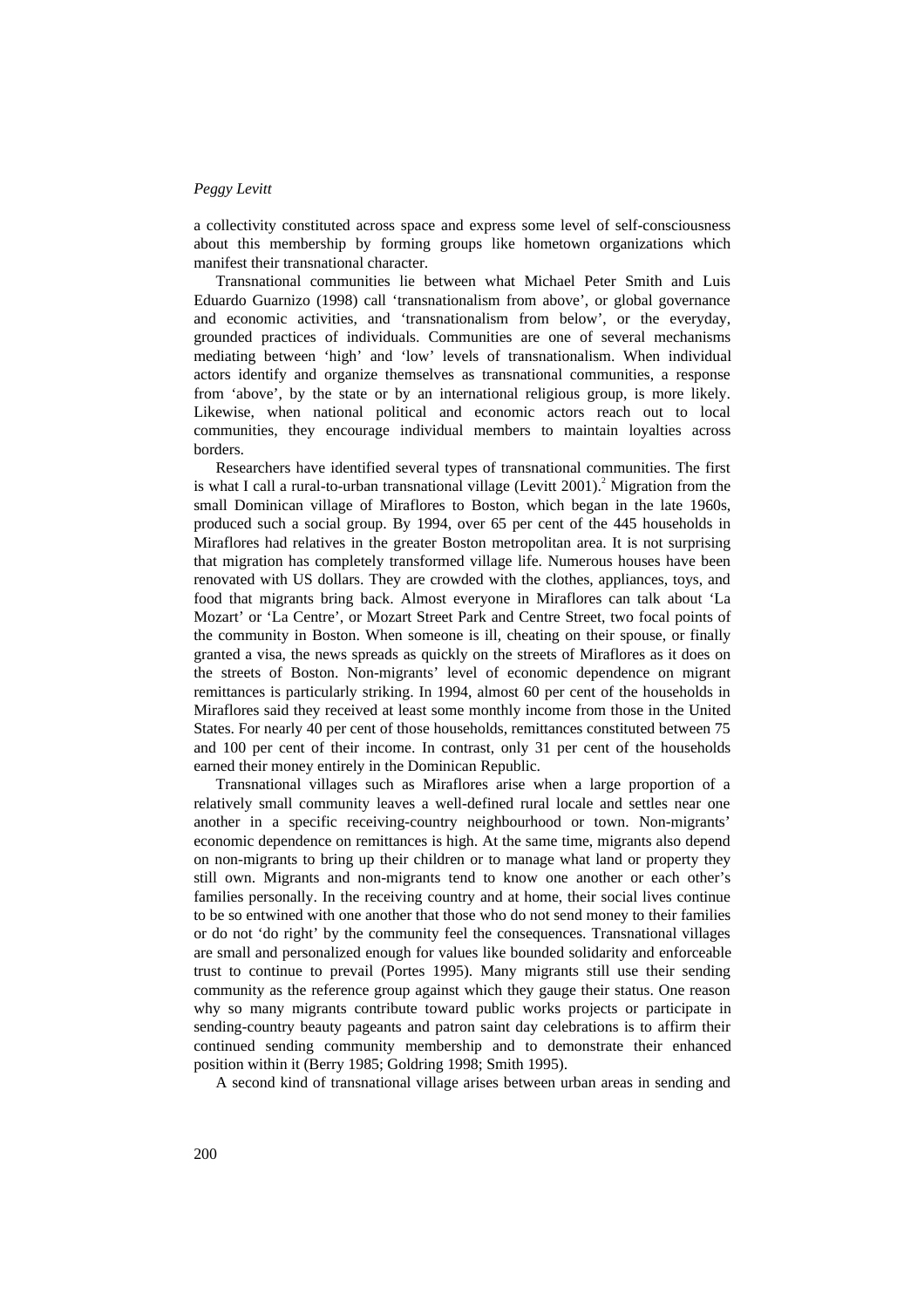receiving countries (Levitt 2000; Roberts et al. 1999). Migration between the city of Governador Valadares and Framingham, Massachusetts produced one such transnational social group. Governador Valadares is a city of approximately 270,000 located in Minas Gerais, one of Brazil's largest states. By 1994, an estimated 30,000 Valadareneses had migrated, including approximately 5,000 who settled in the Framingham area (Sales 1999). As in the case of Miraflores, the strong connection between Valadares and Massachusetts is widely recognized throughout Brazil. That 'there is not one house in Valadares that doesn't have family in Boston' is a constantly repeated refrain. It is also easy to identify the many homes that have been built or renovated with monies from the United States. Here again, migrants and nonmigrants depend socially and economically on one another in ways that have transformed the sending city. The Valadares economy is so dependent on *Valadolares*  (Valadollars or migrant remittances) that it is said to be the only place in Brazil where the 1999 currency devaluation had a positive effect.

Though urban-to-urban transnational villages are characterized by greater numbers and looser social connections among individuals who are more geographically dispersed, they are still clearly enough defined that bounded solidarity and reciprocity remain strong. Individuals who wish to defect or to decline membership, however, enjoy more freedom. In the Valadares/Massachusetts case, it is primarily elites who have promoted transnational community formation. It remains to be seen whether ordinary individuals, who earn their livelihoods or raise their families across space, will heed calls to organize collectively. Hernández (1997) suggests that urban-tourban connections form between particular population groups for specific reasons. Street gang members in Monterrey, Mexico, for example, formed relations with other gang members in Houston to aid their settlement process.

Other kinds of 'normative' transnational communities grow initially out of members' shared attachments to a particular place but gradually mature into groups organized around the identities, occupations, or values that people from that region share with one another. Members of the Patidar community in Massachusetts sustain ties back to Gujarat State in India from where their families originated. But because these households have been migrating to East Africa and Britain for so long, their sense of themselves as a group emerges less out of shared geography and more from the norms and values they have in common. Similar normative communities link Mixtec Indians in Mexico and Northern California. They also have a common geography but organize themselves around their shared ethnic identities and experience of oppression (Rivera-Salgado 1999). Turkish immigrants throughout Europe have created transnational collectivities to press for greater religious freedom (Kastoryano 1994). These individuals also come from multiple sending areas but, again, their shared norms and traditions provide the basis for transnational community formation.

By using the term 'community', I do not wish to imply that all members feel a sense of affinity or solidarity toward one another. The divisiveness and hierarchical nature of all social groups also characterizes transnational communities; old power hierarchies may simply be recreated in new ways. Long-standing patterns of privilege and access do not automatically disappear because they are recreated across borders.

A distinction must be made between transnational communities, the less organized social fields within which they are embedded, and the overall context of economic and cultural globalization producing these social forms. Transnational migration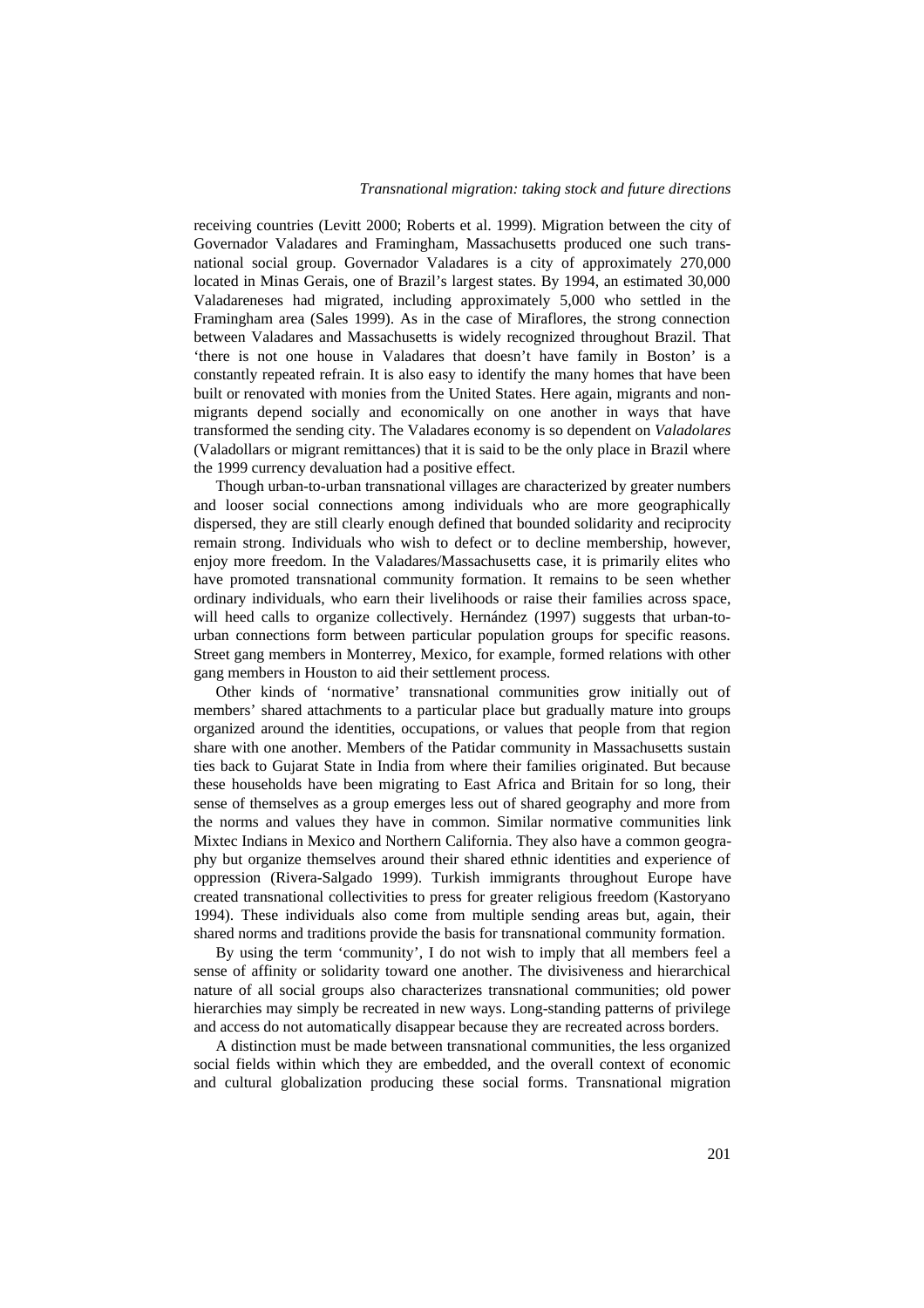cannot be used interchangeably with the more general terms 'transnationalism' and 'globalization'. Migration-driven transnational activities at all levels are different from those arising from globalization, though migration flows are often encouraged by economic, political, and religious globalization.

Transnationalism generally refers to the cultural, economic, and political linking of people and institutions within a variety of contexts including business and organizational practices, foreign investment and production, or cultural interchange (Sørensen 2000). Rather than regarding transnationalism as an outgrowth of migrant networks, some scholars contend these networks are themselves a product of late capitalism. Nonini and Ong (1997), for example, argue that transnational migration began in response to capitalist flexible accumulation and its need for transnational functionaries. These scholars see migration as part of the larger process of deterritorialization, which may or may not involve actual movement, but that transforms the way in which individual and group identities are constructed. Transnationalism de-emphasizes the role of geography in the formation of identity and collectivity and creates new possibilities for membership across boundaries (Appadurai 1996; Hannerz 1997).

Globalization refers to the political, economic, and social activities that have become interregional or intercontinental and to the intensification of levels of interaction and interconnectedness within and between states and societies (Held et al. 1999). Global processes tend to be de-linked from specific national territories while transnational processes are anchored in and transcend one or more nation-states (Kearney 1995). Global processes take place throughout the world while transnational practices are the political, economic, social, and cultural processes occurring beyond the borders of a particular state, including actors that are not states but that are influenced by the policies and institutional arrangements associated with states (Glick Schiller 1999).

Globalization also transforms the everyday lives of ordinary individuals but these changes differ from those brought about by transnational migration. The Mirafloreña woman who tries to establish a more equitable relationship with her husband does so not only because Dominican women in general are gaining more independence. She is also motivated by social remittances that have exposed her to the same kind of marriage as her migrant sister. In such cases, transnational migration and globalization are both changing gender relations. The impact of transnational migration differs from, but must be understood within, the context of heightened globalization within which it takes place. Changes prompted by migration and globalization mutually reinforce one another.

Finally, I want to locate transnational communities with respect to the term 'diaspora', also used to describe a range of contemporary migration experiences. Diaspora traditionally referred to groups who were forcibly expelled from their homelands and who remained socially marginal in the societies that received them as they waited to return. Classic examples of this are Jews, Greeks, and Armenians. Of late, researchers have also begun using this term more broadly, defining those 'dwelling in the diaspora' as individuals who have been exiled or displaced to a number of different nation states by a variety of economic, political and social forces (Baumann 2000; Clifford 1997; Tololyan 1996).

Transnational communities are building blocks of potential diasporas that may or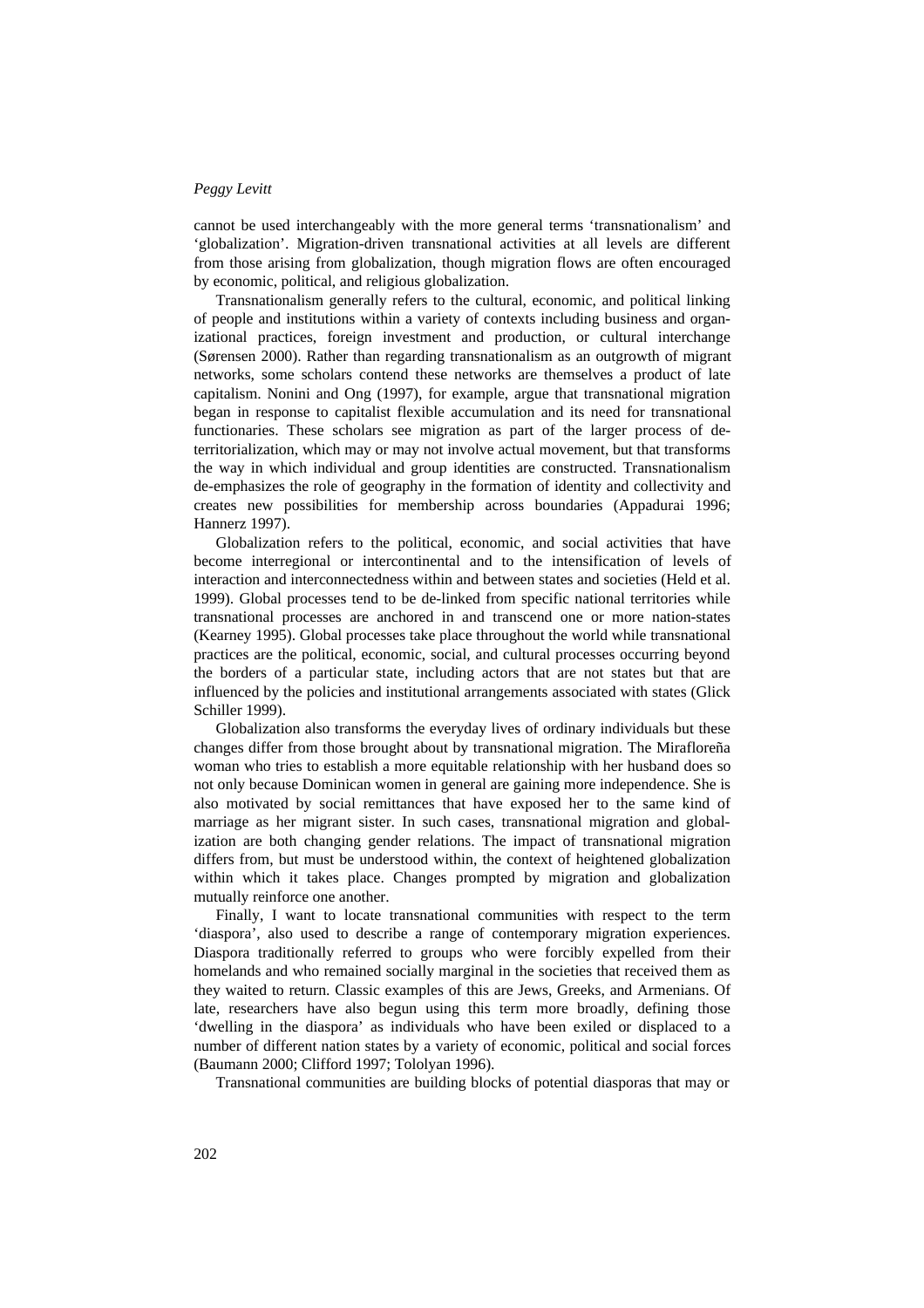may not take shape. Diasporas form out of the transnational communities spanning sending and receiving countries and out of the real or imagined connections between migrants from a particular homeland who are scattered throughout the world. If a fiction of congregation takes hold, then a diaspora emerges. Dominicans who identify themselves as belonging to a diaspora might be transnational community members or isolated individuals who, wherever they are, share a sense of common belonging to a homeland where they are not living. Similarly, the Garifuna diaspora consists of transnational communities connecting New York and Honduras or Belize and Los Angeles and the many individual Garifuna migrants living around the globe (England 1999; Matthei and Smith 1998).

The kinds of transnational relationships I describe are not new. The emergence of these ties is linked to the logic of capitalist expansion but their intensity, quality, and frequency change in this new phase of global capitalism (Portes et al. 1999). New communication and transportation technologies permit frequent and more intimate connections. The aeroplane and the telephone make it easier and cheaper to remain in touch. They transform migrants' contact with their sending communities, allowing them to be actively involved in everyday life in fundamentally different ways than they could have been in the past.

A second difference in the nature of present-day transnational relations is the economic and cultural context within which they develop. Migration today takes place in the context of heightened global economic interconnectedness. Many of today's migrants arrive already partially socialized into aspects of Western, if not North American, culture. Often, they already strongly identify with US values because they have been thoroughly exposed to them through the media and through their interactions with migrants (Alarcón 1989; Morawska 2001).

The changing nature of the US economy also means that migrants are incorporated into the labour market in different ways than in the past. In the early 1900s, rapidlyindustrializing US companies needed low-skilled labour for jobs that frequently did not require English speakers. In contrast, today's migrants enter a post-industrial economy that courts high-skilled workers but offers limited opportunities for the unskilled, non-English speaker. Because many contemporary migrants are people of colour they face discrimination in the labour market. New migrants are more insecurely incorporated into the labour market and they face more limited opportunities for advancement.<sup>3</sup>

Finally, the kinds of homeland connections sustained by migrants today differ from those in the past because they are forged within a cultural context more tolerant of ethnic pluralism. At the turn of the twentieth century, and particularly during the period preceding World War I, migrants were under tremendous pressure to naturalize and become 'good Americans'. In contrast, the United States of the early twenty-first century is more accepting of ethnic diversity. The pressure to conform to some welldefined, standardized notion of what it means to be 'American' has greatly decreased.

# **Institutional actors**

Individual grants and the social fields they are embedded in create and are created by institutions that also act transnationally. The density, diversity, and power of these institutions, and the ways they are structured, exert a tremendous influence over the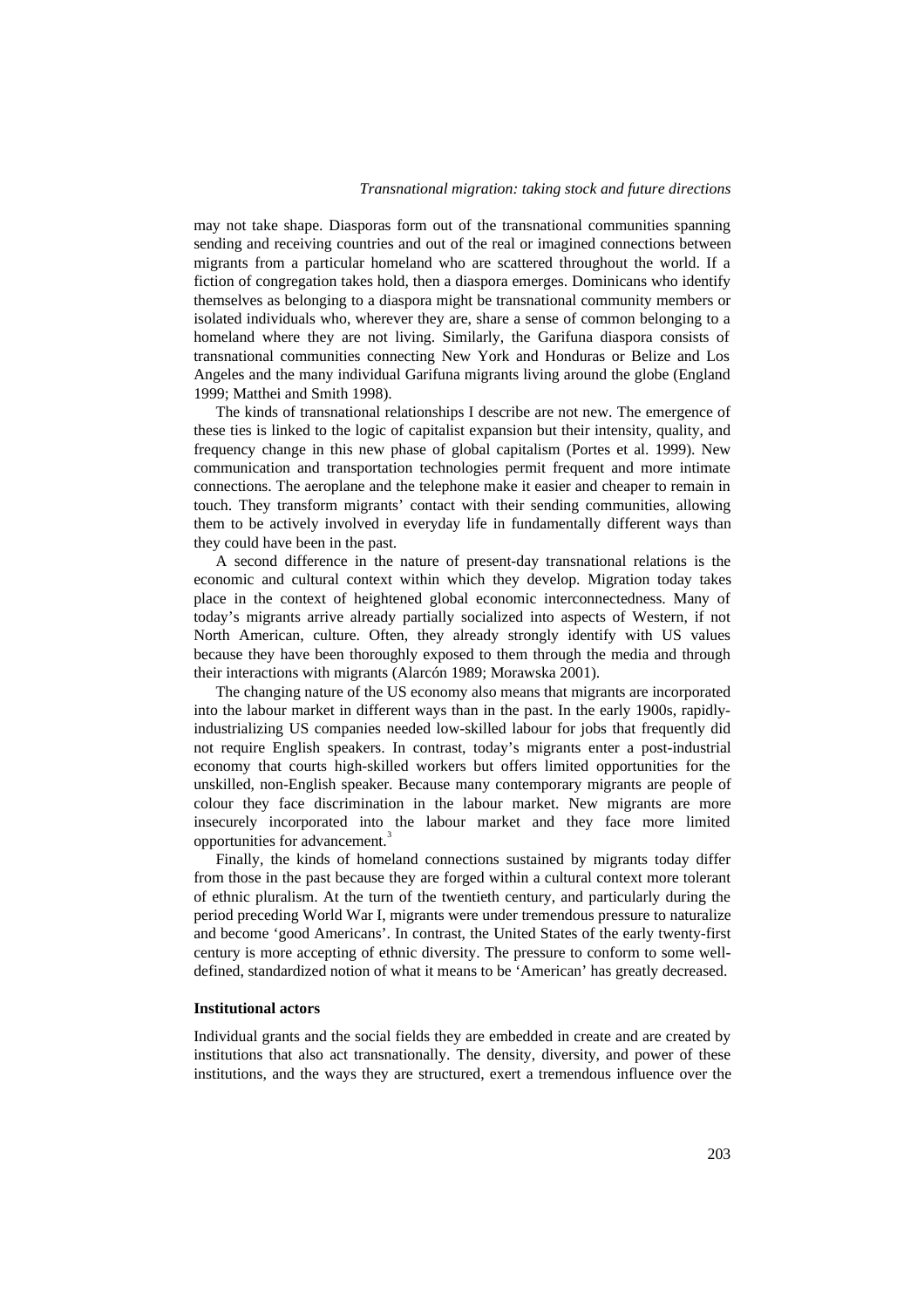volume and impact of transnational practices. The following section lays out common patterns of institutional activity within transnational social fields, the motivations underlying these political, religious and civic activities, and some observations about their impact on transnational membership.

#### *States*

Increasing numbers of states are systematically redefining their boundaries to include members no longer in residence, just as Ireland is doing. While Mary Robinson's invitation to Irish emigrants was more symbolic than substantive, other states have launched major programmatic initiatives to regain or reinforce migrants' continued political and economic involvement. In the past, many states hoped emigrants would return to live and contribute to the nation-building project (Glick Schiller 1999). In contrast, contemporary states recognize that although today's migrants are unlikely to return to their sending communities, they can still advance state consolidation and national development from their new homes. In response, states are articulating new versions of long-distance nationalism that endow migrants with special rights, protections, and recognition in the hopes of ensuring their long-term support (Glick Schiller 2000; Guarnizo 2000).

Several factors motivate states to court their emigrant constituents. They often do so for symbolic purposes. National governments want to show the global community they are more modern and democratic than was previously believed. They want to signal to their citizens that they are sufficiently developed and powerful to protect their citizens living abroad. $4$ 

A far more important reason is to ensure the continued economic involvement of migrants in their homelands. Numerous governments have become highly dependent on migrant remittances. In 1996, for example, Itzigsohn (2000) estimates that the ratio of workers' remittances to exports of goods, services, and income was 47 per cent in El Salvador and 21 per cent in the Dominican Republic. According to Carlos Dore, a close advisor to former Dominican President Leonel Fernández, migrants 'are the sine qua non for Dominican macro-economic stability', including monetary exchange rates, the balance of trade, international monetary reserves, and the national balance of payment (Guarnizo 1997:7). Published totals for remittances undercount the significant sums of money migrants send back to their countries of origin through informal channels. They also do not reflect the money migrants spend on vacation trips, consumer goods, houses, lands, and businesses nor how they stimulate growth in particular economic sectors, such as the construction industry.

While remittances have less impact on the national economies of countries as large as Brazil and Mexico, they still play a critical role in regions where there are large numbers of migrants. Other governments, while less dependent on remittances, have come to view migrants as an additional economic development resource. The goal of the Gujarat State's Non-Resident Indian Division (NRI), created only recently despite over 150 years of emigration from the region, is to 'channelize the savings and surplus financial resources of the NRI in to the developmental efforts of the State for mutual benefits'.

Other government programmes promote business development in sending countries or encourage receiving-country business creation which can also benefit countries of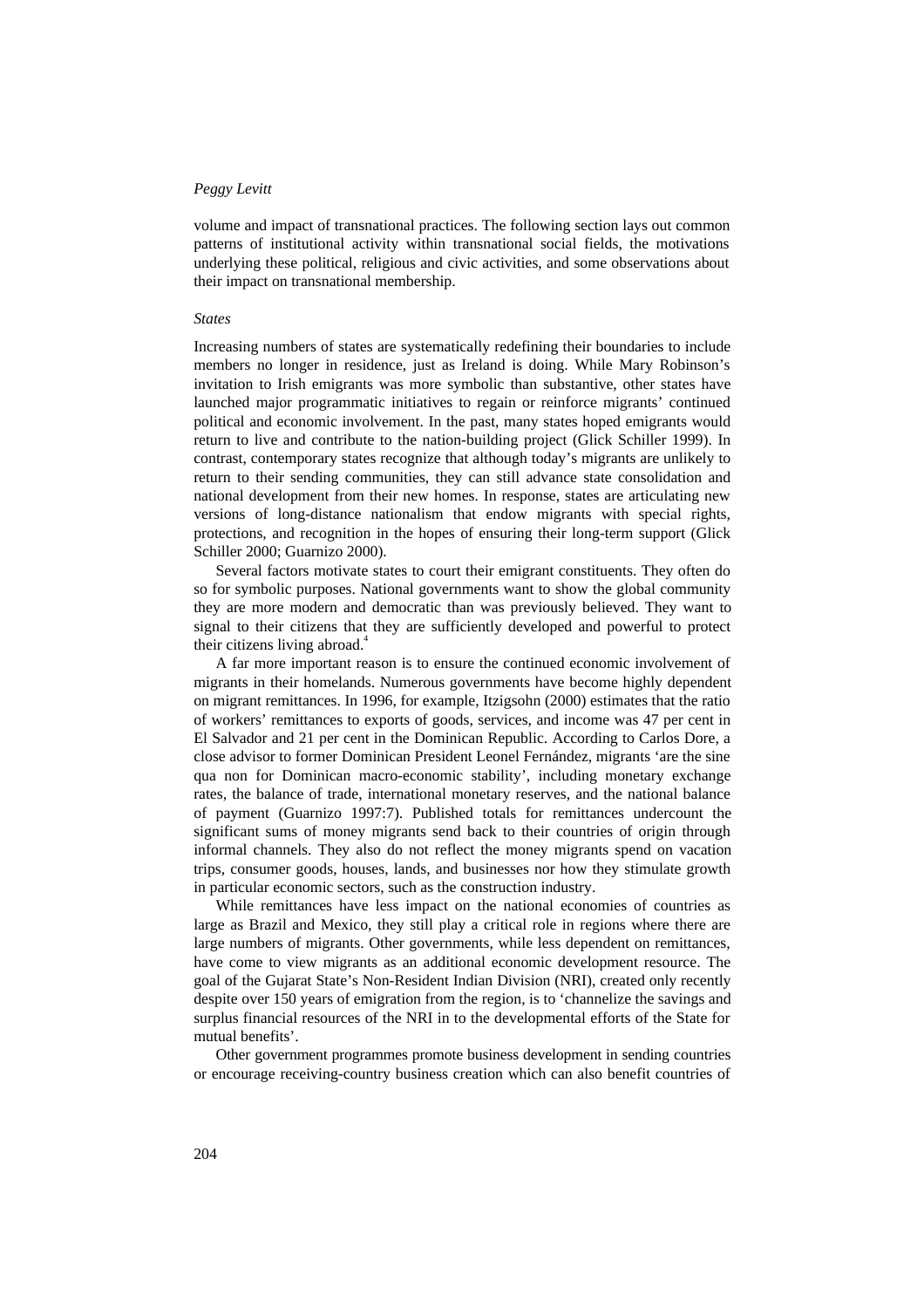origin. The Mexican government created the Hispanic Fund, which grants loans to small and medium-sized businesses and stimulates investment partnerships between Latino-owned businesses in the United States and in Mexico (Guarnizo 1998). The Salvadoran government created a transnational credit union that assists migrants in the United States and helps non-migrant family members in El Salvador to secure loans (Hamilton and Chinchilla 1999). The Brazilian Consul in Massachusetts created the Brazilian Business Network, which fostered small business development in New England and encouraged business partnerships between US and Brazilian entrepreneurs.

Many of these initiatives have met with limited success. Though the Central Reserve Bank in El Salvador authorized Salvadoran Banks with branches in the United States to act as remittance transmission agencies, to gain greater control over remittance flows, only an estimated \$8–10 million out of approximately \$1 billion was wired this way (Landolt et al. 1999). Several governments have created special investment funds or savings accounts offering migrants higher-than-average interest rates to attract dollars. Few migrants in my study of Brazilians in Massachusetts, however, contributed to a Valadares-focused investment fund, established jointly by the Mayor of Valadares and the Brazilian National Bank to support projects in Minas Gerais. They said they were reluctant to invest in an unstable economy, which they felt had forced them to migrate from Brazil. They also deeply distrusted government officials and politicians and asked why they were now so interested in migrants when they had never paid attention to them when they lived in Brazil.

A final kind of economic scheme initiated by states piggybacks onto the work of hometown associations. Hometown associations have served as platforms for matching fund schemes that pool remittances with government funds and expertise, and occasionally private-sector contributions, to support economic development projects (Dresser 1993; Smith 1998). Though these efforts often result in significant improvements in health, education, and sanitation, critics claim they co-opt migrants who must sacrifice autonomy in exchange for services (Guarnizo 1998).

A second way in which states inscribe migrants as long-term, long-distance partners is to offer them some form of dual political membership. They allow dual nationality, enabling migrants to continue to belong even if they become naturalized citizens of the countries that receive them. Or they create arenas that endow nonresident citizens or former members who have become naturalized citizens of other countries with political voice.

Political as well as economic motivations underlie these arrangements. First, migrants have the potential to be organized into strong lobbies that advocate for sending-country interests. Jewish-Americans' efforts to influence US foreign policy toward Israel are often raised as an example of effective diaspora politics that many groups want to emulate (Levitt 2001).<sup>5</sup> Second, migrants also make large campaign contributions. Fundraising trips to US cities with significant concentrations of migrants have become essential stops for Dominican, Haitian, and Mexican candidates. Third, migrants can strongly influence how their non-migrant familymembers vote. If those who stay behind are financially dependent on their migrant family members, then non-migrants are more likely to vote as instructed. Finally, states can exert greater control over migrants' political activities if they are channelled through official mechanisms.

Seven of the ten countries sending the most immigrants to the United States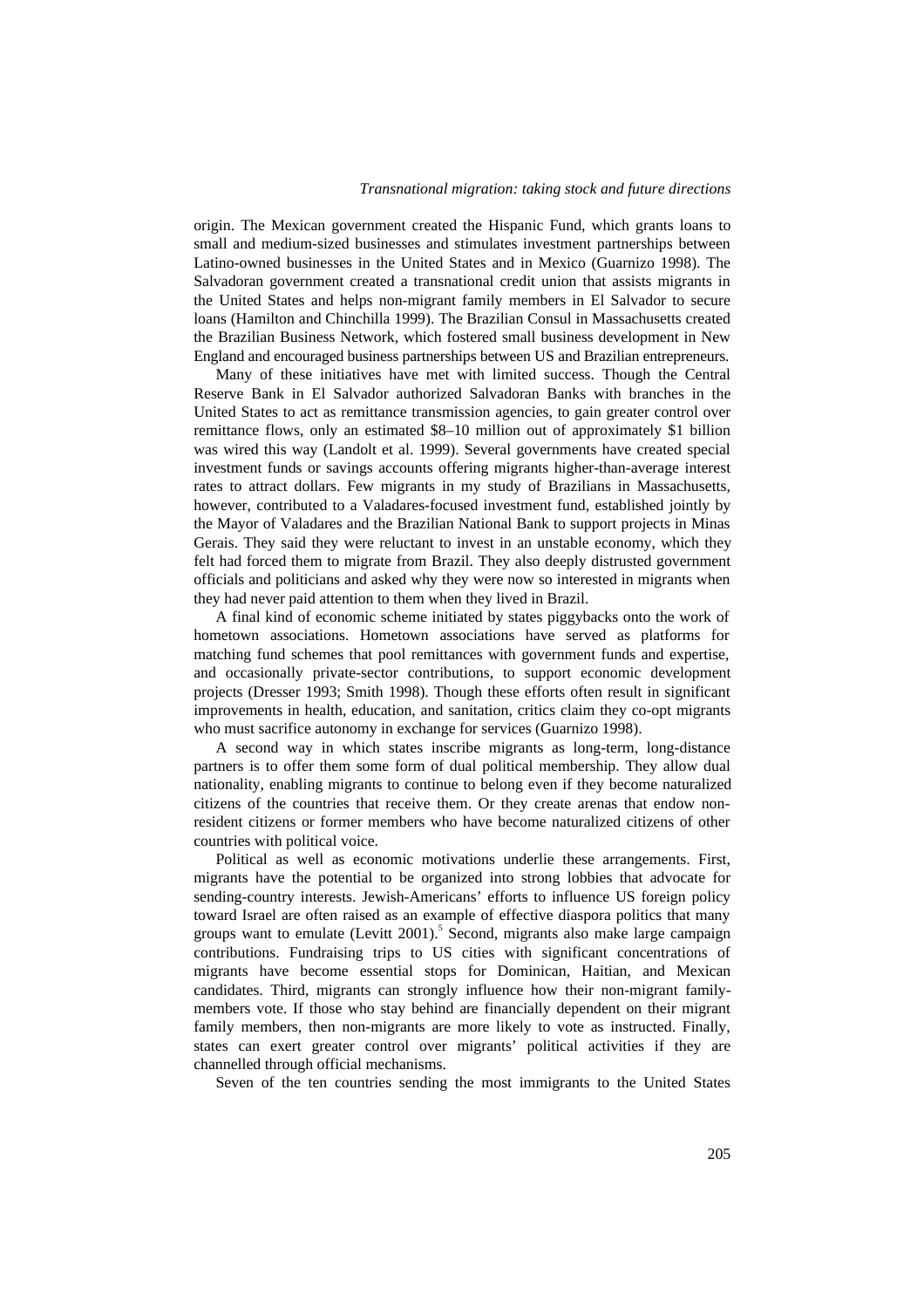between 1981 and 1986 now allow some form of dual citizenship. Some seventy nations, including Canada, Italy, Israel, South Africa, and New Zealand, allow their citizens to retain or regain their citizenship or nationality after becoming naturalized in another nation. Though it is impossible to count the numbers of those who are actually dual citizens, some estimate that tens of millions claim loyalty to two polities (Aleinikoff and Klusmeyer 1998; Gribbin 1999).

Furthermore, many states are extending voting rights to migrants, though, here again, it is difficult to say what the impact of these overtures will be.<sup>6</sup> In some cases, voter legislation has been approved but not implemented. Though the Dominican government approved the expatriate vote in 1997, it has still not passed a plan for holding elections abroad. In 1996, residency was eliminated as a voting requirement in Mexico but later that year, a new article passed which made voting abroad contingent upon a national citizens registry and a new citizen identification card. In 1998, the Ministry of Governance, officially charged with these tasks, announced it would be unable to complete them in time for the 2000 election (Martínez Saldaña 1999). The *Partido Revolucionario Institucional* (PRI), in office at the time, was said to be influential in tying up this legislation because the majority of Mexicans in California were allegedly anti-PRI (Quiñones 1999).

In the Mexican and Dominican cases, migrants have the potential to exert a major influence over election outcomes. The *Institute Federal Electoral* (IFE) calculated that 10,787,000 Mexicans would be living outside of Mexico in the year 2000 or over 15.38 per cent of the electorate (Martínez Saldaña 1999). Dominicans living in New York City constitute the second largest Dominican voting block outside the Dominican capital. In cases like Brazil and Colombia, however, where migrants can already vote, their participation has not been particularly significant. According to Lucio Pires De Amorim, the Director General for Legal and Assistance-Related Consular Affairs for Brazilians Living Abroad, only 50,000 Brazilian migrants registered to vote in the 1998 election, and of these only 25,000 actually cast their ballots. Fewer than 4,000 out of more than 100,000 Colombians in the New York City metropolitan area turned out to vote in the three presidential elections prior to 1998 (Jones-Correa 1998a).

A third way that states extend their boundaries to include those living outside their territory is by instituting policies and create government agencies designed to serve migrants and protect their interests. In 1994, the Haitian government created the Ministry of Diasporic Affairs to co-ordinate relations between the Haitian government and the Haitian diaspora (Laguerre 1998). The Mexican *Programa Paisano* was instituted to reduce bureaucratic problems for migrants returning to visit (Guarnizo 1998). The Dominican government also instituted a series of policies to facilitate return and continued long-distance membership. A customs policy instituted under former President Leonel Fernández allows return migrants to transport their belongings back to the island, including one car per household, without paying taxes. The government placed customs officers at each consulate to help migrants complete the necessary paperwork prior to their actual journey. Dominicans planning to return to live on the island are also eligible to buy 1373 housing units in Santo Domingo, built by the government specifically for returnees. Prospective buyers are to take out mortgages with designated US banks. They have up to fifteen years to repay their loans, with the government covering 60 per cent of the original down payment.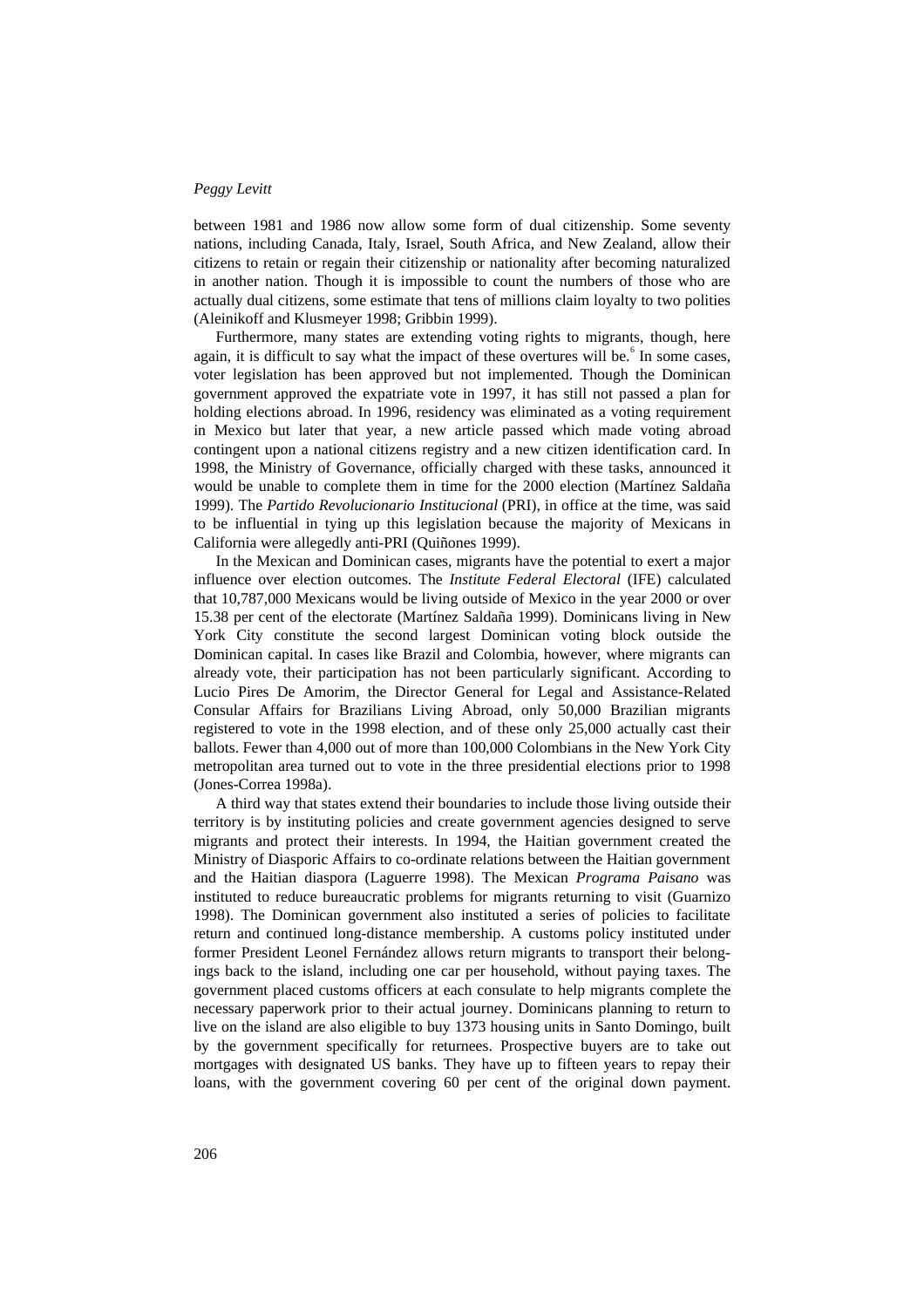Though most of these policies primarily benefit returnees, they send a symbolic message to those remaining abroad that their government is still concerned about them and that their economic and political involvement, and eventual return, would be welcomed (Levitt 2001).

Another set of policies stokes migrants' loyalties by offering them services and programmes in the host country to which they might not otherwise have access. The Brazilian government offered a group health insurance plan to Brazilian workers living in New York. *CONASIDA* (a Mexican health care agency) opened offices in the Los Angeles consulate to help fight AIDS in the Mexican community. The Mexican *Instituto Nacional de Educación para Adultos* (INEA) signed an agreement with the One Stop Immigration and Education Center (OSIEC) in California to distribute materials and provide technical support to help migrants learn to read in Spanish before they attempted English-language literacy (González Gutierrez 1993). In 1994, the ARENA government in El Salvador expanded its consular programme to include the provision of legal services for undocumented Salvadorans, the promotion of business development among prominent Salvadoran entrepreneurs, and the implementation of campaigns to inform migrants about their rights in El Salvador (Landolt et al. 1999). Finally, many governments organize events and celebrations to strengthen migrants' cultural identification with their countries of origin, including Independence Day celebrations, art and poetry contests, and sports competitions.

#### *Politicial parties*

Like states, political parties also organize transnationally to gain access to migrants' financial and political clout. The Mexican Partido Revolucionario Democrata (PRD), the Dominican Partido Revolucionario Dominicano (PRD) and the Partido de la Liberación Dominicana (PLD), the Brazilian Workers Party, and the Indian Bharatiya Janata Party (BJP) are just some political groups creating municipal and regional party organizations where there are large numbers of migrants.

Political parties have also come to rely on migrant contributions, just as states have. An estimated 10 to 30 per cent of the Dominican PRD's budget and as much as 50 per cent of the funding for the 1994 Dominican presidential campaign came from migrant contributions (Levitt 2001). The Haitian diaspora contributed over a quarter of a million dollars toward the Aristide and Bazin campaigns (Laguerre 1998). Political parties also recognize the extent to which migrants influence how nonmigrant family members vote. Like states, they view their contacts with migrants as an additional way to mobilize non-migrants' support.

Some political parties want to keep migrants focused on home-country politics and to enlist their support to promote regime change. Mexican political groups in California, for example, wanted a resolution included in the state Democratic Party platform that encouraged US intervention in the Mexican presidential election to help ensure the integrity of the vote (Dresser 1993). Salvadoran migrants helped create international solidarity and lobbying networks among members of *Frente Farabundo Martí para la Liberación Nacional* (FMLN), an opposition political party (Landolt et al. 1999). Haiti's underground and resistance movements also relied heavily on the diaspora for financial and material support (Laguerre 1998).

Other political groups articulate a dual agenda, promoting political integration into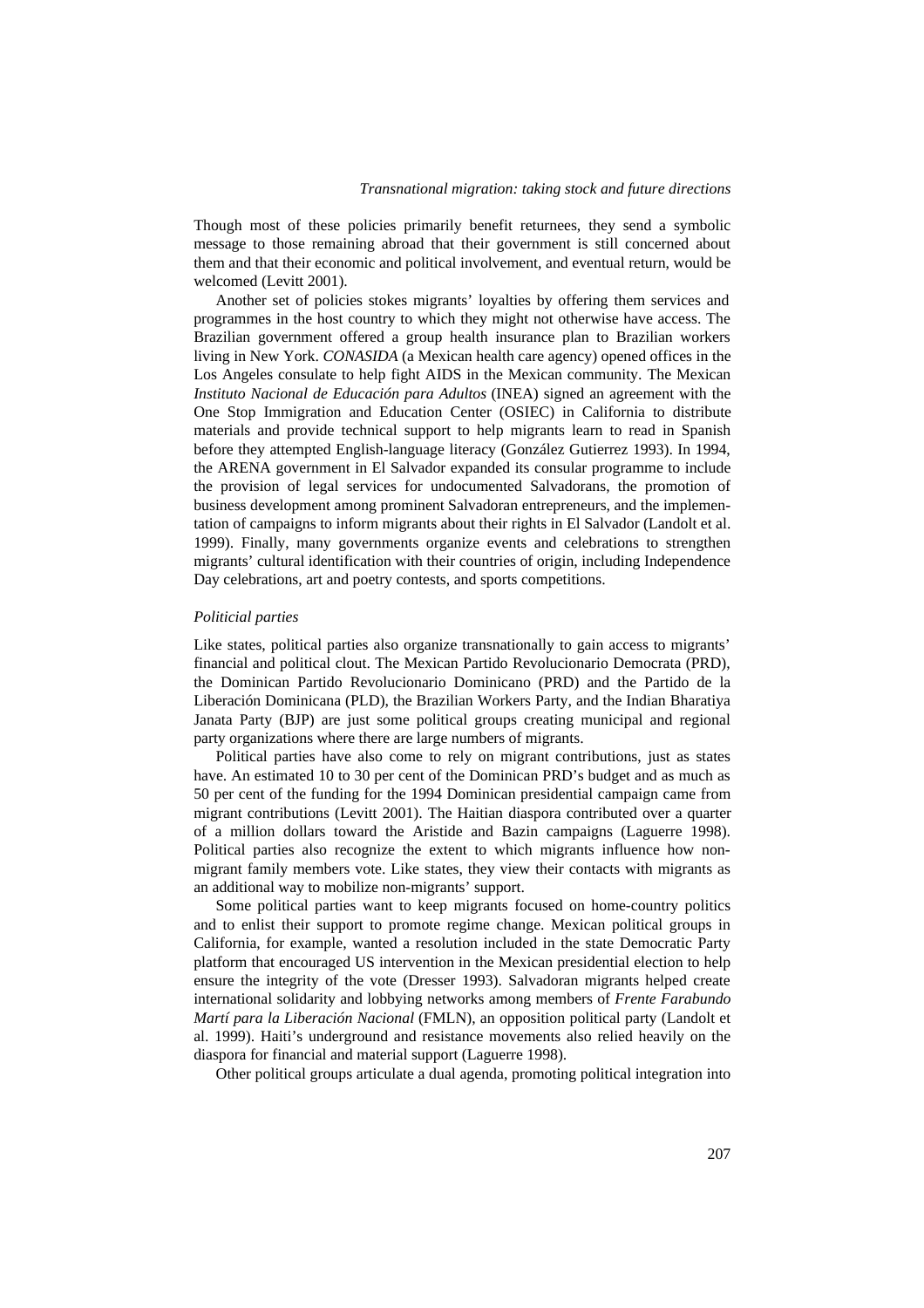the United States while simultaneously encouraging migrants to stay active in homeland politics. They recognize that when migrants are organized into wellintegrated, strong constituencies, they are in a better position to achieve both sending and receiving- country goals. Migrant party leaders are encouraged to use party organizations to encourage political participation in the USA as well as to further the cause of home-country political candidates. In the Mexican case, for example, both formal and informal political groups used their organizations to mobilize around voting and citizenship rights (Dresser 1993). The Dominican Partido Revolucionario Dominicano (PRD) also unofficially allowed its members to use the party infrastructure in support of various Democratic candidates in New York (Levitt 2001).

Some political groups have instituted policies aimed at institutionalizing migrants' long-term, long-distance political participation. The Dominican PLD, for example, designated three legislative seats on its ticket to Dominicans living abroad. Since there is no formal mechanism for electing representatives from the migrant community, these candidates run from their hometown districts. Although they are officially elected to represent districts on the island, they also unofficially represent their constituencies abroad (Itzigsohn et al. 1999). The first dual citizen residing abroad was elected to represent a Colombian region in the national congress (Guarnizo et al. 1999). At the same time, plans are underway to nominate a candidate for a Colombian congressional seat to represent Colombians living outside the country. By promoting political integration into the United States and establishing channels for migrants' continued representation in home-country politics, political parties enable assimilation and continued transnational membership.

## *Hometown organizations*

A third set of institutions that arises in response to, and promotes, transnational migration are hometown organizations. Hometown organizations generally provide some combination of social and economic support to migrants in the receiving country and raise significant sums to support public works and social service projects in communities of origin. Some groups have no organizational partners while others belong to state or national organizational networks.

In 1972, for example, eight clubs formed the first state-wide federation of hometown associations from Zacatecas (*The Federación of Clubes Zacatecanos Unidos*). By 1995, the Federation included 43 member clubs supporting 56 projects in 34 municipalities. By that time, approximately 150 Mexican hometown clubs had been established and ten state-level associations had been formed (Goldring 1999). Zacatecan Federation members paid lower prices for a Mexican health plan administered by the Mexican Ministry of Health. The Federation also acted as an intermediary, lobbying and obtaining funds from state and federal government agencies to support community projects, scholarships, and federation programmes (Gónzalez Guttierrez 1995). Salvadorans in California also created Communities United to Provide Direct Aid to El Salvador (Comunidades), a coalition of fifty home town associations that co-ordinate and support each other's efforts. As these organizations expand to include more and more individuals who consider themselves to be Salvadoran-American, they also serve as arenas from which to pursue immigrant community interests (Landolt et al. 1999).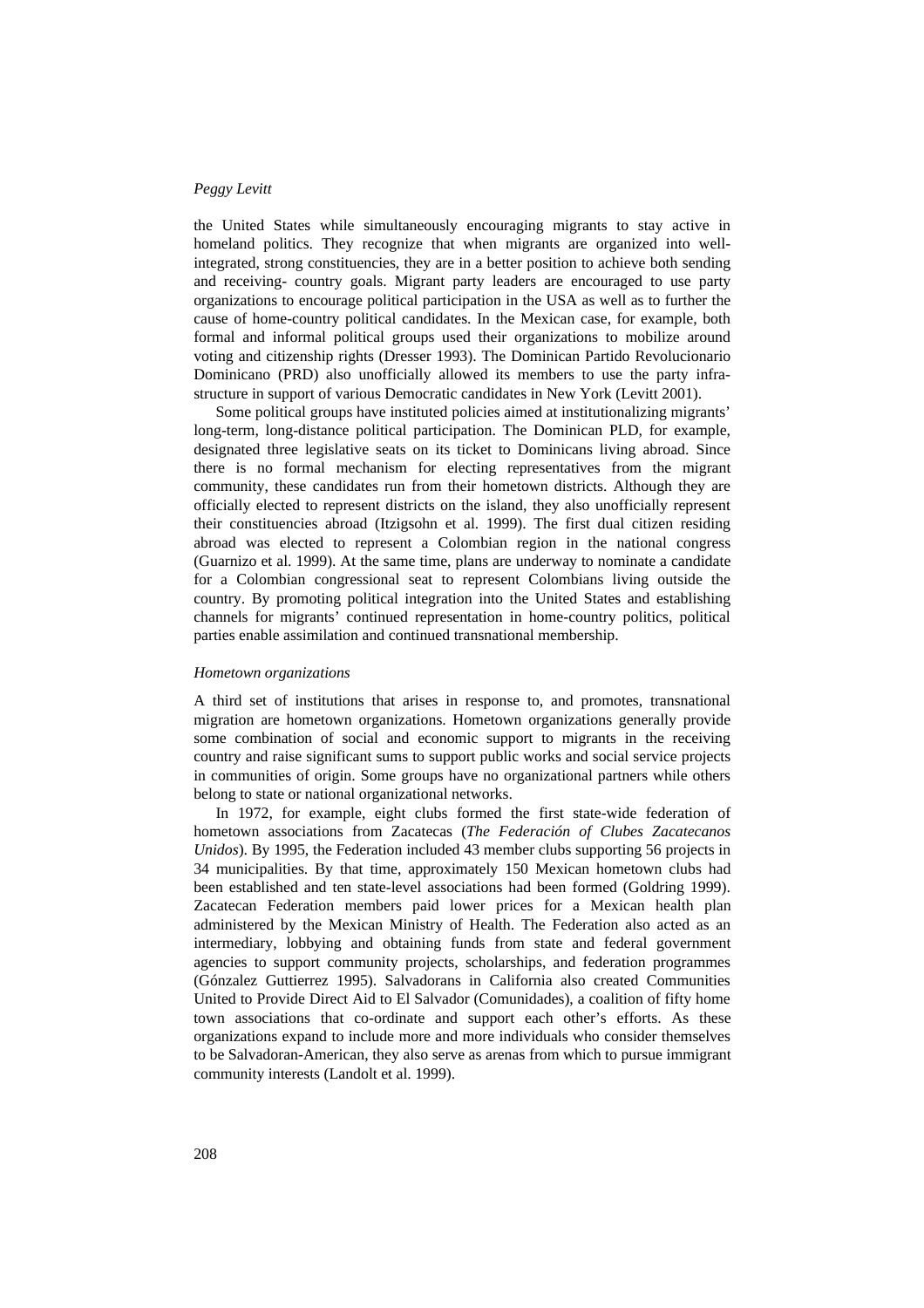Sending states support hometown organizations because they generate significant resources that can be used to promote regional development, strengthen links between migrants and non-migrants in the areas of business, tourism, culture, education, sports, and health, and lastly, help improve the image of migrants in their sending countries and enhance non-migrants' understanding of the reality of host-country life.

Recent research suggests that the impact of hometown organizations, particularly those aggregated into state and regional federations, has been mixed (Goldring 1999). Though migrants are connected to the daily life of their sending communities, over time their interests and goals diverge from those who remain behind. Migrants want a place where they can rest and retire (Goldring 1992; Smith 1995). They want to preserve all that embodies their memories of childhood because these ease the difficulties of immigrant life. Non-migrants, however, need jobs and concrete services. They would be willing to abandon the customs and traditions migrants cling to in exchange for employment and health care (Levitt 2001).

As their social and economic power increases, migrants' views often take precedence over non-migrants. Because migrants are the major donors, they disproportionately influence the kinds of hometown projects that are undertaken (Levitt 2001). Sending-country officials and political party operatives often pay more attention to migrant entrepreneurs and influential community leaders than to those who remain behind. By first holding open meetings with the entire community and then holding closed meetings with immigrant entrepreneurs, for example, the Mexican State governors who visit Los Angeles reinforce existing class divisions (Guarnizo 1998).

Furthermore, because hometown associations help non-migrants meet their own needs, sending communities are often left doing the lion's share of the government's work. This allows states to continue pursuing development strategies that hurt rural development and neglect economic growth since migration acts as a safety valve (Goldring 1992). Efforts by the Haitian government to build a transnational nation state and portray Haitians abroad as the hope of the nation, for example, are said to divert attention away from the underlying causes of Haiti's continuing economic and political crisis (Glick Schiller 1999).

The success of hometown groups also depends upon the ways in which local-level transnational activities are mediated by state and federal level interventions. Some Mexican communities accept assistance from their state, government-supported federations, thereby enhancing their resource base but constraining their autonomy. Other groups reject state overtures, which diminishes their ability to act transnationally but preserves their independence (Smith 1998). State-transnational organizational relations can also create or constrain opportunities for dialogue. The local and transnational alliances and collaborative arrangements mounted by Salvadoran immigrants brought a wide array of Salvadorans into contact with one another, including elites and ordinary individuals who had not had conversations before (Landolt et al. 1999). The Mexican government's greater willingness to cultivate ties with Mexicans living abroad also brings a wide range of US-based groups into contact with political actors both within and outside the Mexican government (Martinez 1999).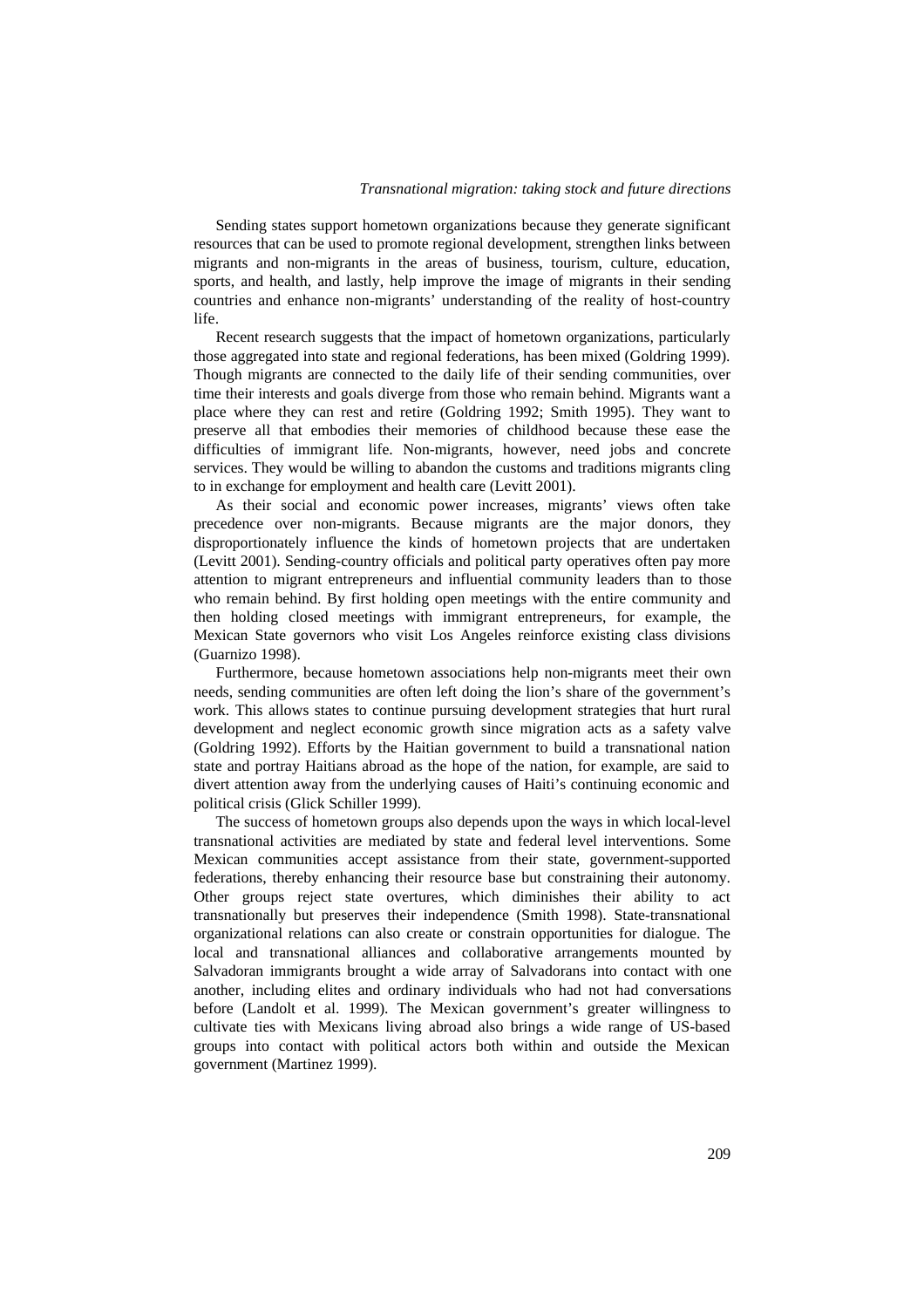#### **Religious institutions**

Formal and informal political groups are just one-way migrants and non-migrants keep feet in two worlds. Religious institutions are also important sites of dual membership. In the case of Christian denominations, these groups generally link sending and receiving-country chapters of the same institution at various levels of the organizational hierarchy. Local home and host-country Dominican and Brazilian parishes, for example, are connected to one another by cross-border ties between family members and clergy that are then reinforced by links between the state and national Catholic Churches. Hindu groups often link franchises of sending-country religious groups that continue to be supervised by 'mother' religious institutions in the homeland. Members of the International Swaminarayan Satsang Organization (ISSO), one such organization, have created a national association in the United States that maintains close ties to leaders in India. They meet regularly, though informally, with similar national-level groups around the world.

Transnational religious groups ground migrants by making them members of local sending- or receiving-country religious organizations. Cross-border ties between these groups allow migrants to circulate easily between chapters, thereby facilitating belonging wherever they are. Non-migrants also participate in organizations that become increasingly transnationalized. The ideas and practices migrants introduce transform home-country religious practices while new migrants infuse fresh 'countryof-originness' into the host-country religious sphere (Levitt 1998). The deeper and more far-reaching these connections, and the more convergence in religious life that occurs, the easier it is to express dual membership in religious arenas.

These localized transnational ties are reinforced by the globalization of religious life in general. Transnational religious membership incorporates migrants and nonmigrants into institutions that articulate discourses, launch programmatic initiatives, and organize social movements aimed at a global religious community. While the Catholic Church enables dual membership through ties between sending and receiving-country parishes, the church's role as a public religion, whose rituals, activities, and symbols are similar around the world, also encourages a sense of belonging to a community spanning borders (Casanova 1994).

#### **Directions for future research**

What does this complex of transnational individual and organizational activities add up to? How can their impact on migration and development be meaningfully assessed? In the preceding sections, I offered a conceptual map of the field of transnational migration studies and profiled a range of transnational practices that institutional actors engage in. While the research I described sheds important light on various dimensions of transnational migration, there is clearly a great deal we still do not know. Single case studies do not tell us how widespread transnational practices are or how they vary among groups. While the kinds of activities states, political parties and religious organizations engage in are being documented, not enough is understood about the numbers and kinds of people participating in these programmes, how enduring they are, or what their long-term impact will be. In this section, I propose questions and directions for future research.

Of primary concern is the impact of transnational practices on home and host-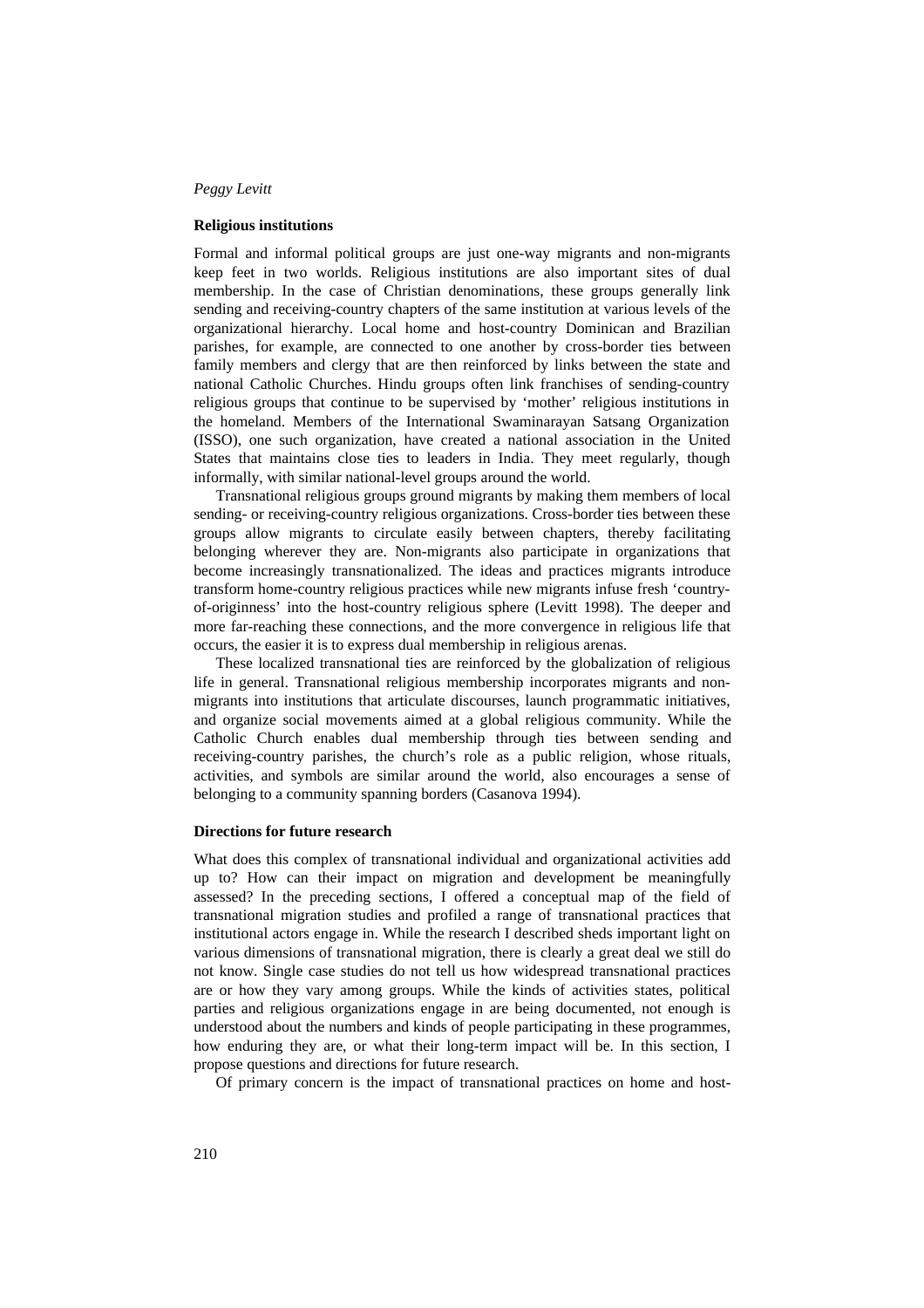country mobility. While some argue that transnational practices will allow marginalized groups to circumvent mobility barriers (Nagengast and Kearney 1990; Rouse 1991), others claim they merely reorder or reproduce long-standing inequalities (Guarnizo 1998). In addition, while many assume that transnational practices and assimilation are incompatible, others argue that long-term transnational involvement and incorporation can coexist and, in some cases, mutually reinforce each other (Faist 2000; Levitt forthcoming 2002; Portes et al. 1999).

I want to suggest a more constructive way to frame these debates. Embedding an explicit expectation about the potentially transformative consequences of transnational practices overlooks important prior questions. As a result, too much attention is focused on whether or not transnational migration brings about political and social change and not enough attention is paid to actual individual and institutional practices, the ways in which these vary across individuals and groups, and the factors that explain these variations. Posing 'either-or' questions also misses the nuanced, complex reality characterizing migrants' and non-migrants' lives within transnational social fields.

Instead, transnational social field construction is more realistically understood as ongoing, bringing members from different social groups into contact with one another who might not have had contact in the past (Landolt et al. 1999; Popkin 1999). Within this arena, opportunities increase for some and diminish for others depending on, first, the social and economic contexts migrants depart from and enter; secondly, their socio-economic characteristics and the social capital they possess; and lastly, the transnational institutions occupying the social fields in which transnational actors are embedded. What we must explore further are how and why migrants distribute their loyalty and energy between their home and host countries and with what conesquences and the ways in which nation-state and global economic and political dynamics shape these relationships.

A first set of sub-questions involves the ways in which different types of transnational membership overlap with or counteract one another. Are certain kinds of belonging prerequisites for other kinds of involvement? Under what circumstances can participation in some spheres compensate for informal or partial participation in others?

A second set of questions concerns variations in transnational community form. When does transnational migration give rise to some form of community and when do migrants remain isolated actors within transnational social fields? How do crossborder activities enacted within formal organizations compare with those carried out in more informal settings? What is the relationship between these and broader, transnational social groups formed by indigenous-rights activists, academics, or businesspeople?

A third set of questions concerns the nature of the state and the ways in which it mediates transnational activism. How do the activities of strong states compare with those of weak ones? What might explain differences in the extent to which authoritarian versus democratic states encourage long-term dual membership? (Guarnizo 2000). What is the relationship between national-level transnational activities and those carried out between state and local levels of government? How does the character of nationalism change when it is expressed permanently via long distance? (Glick Schiller 2000).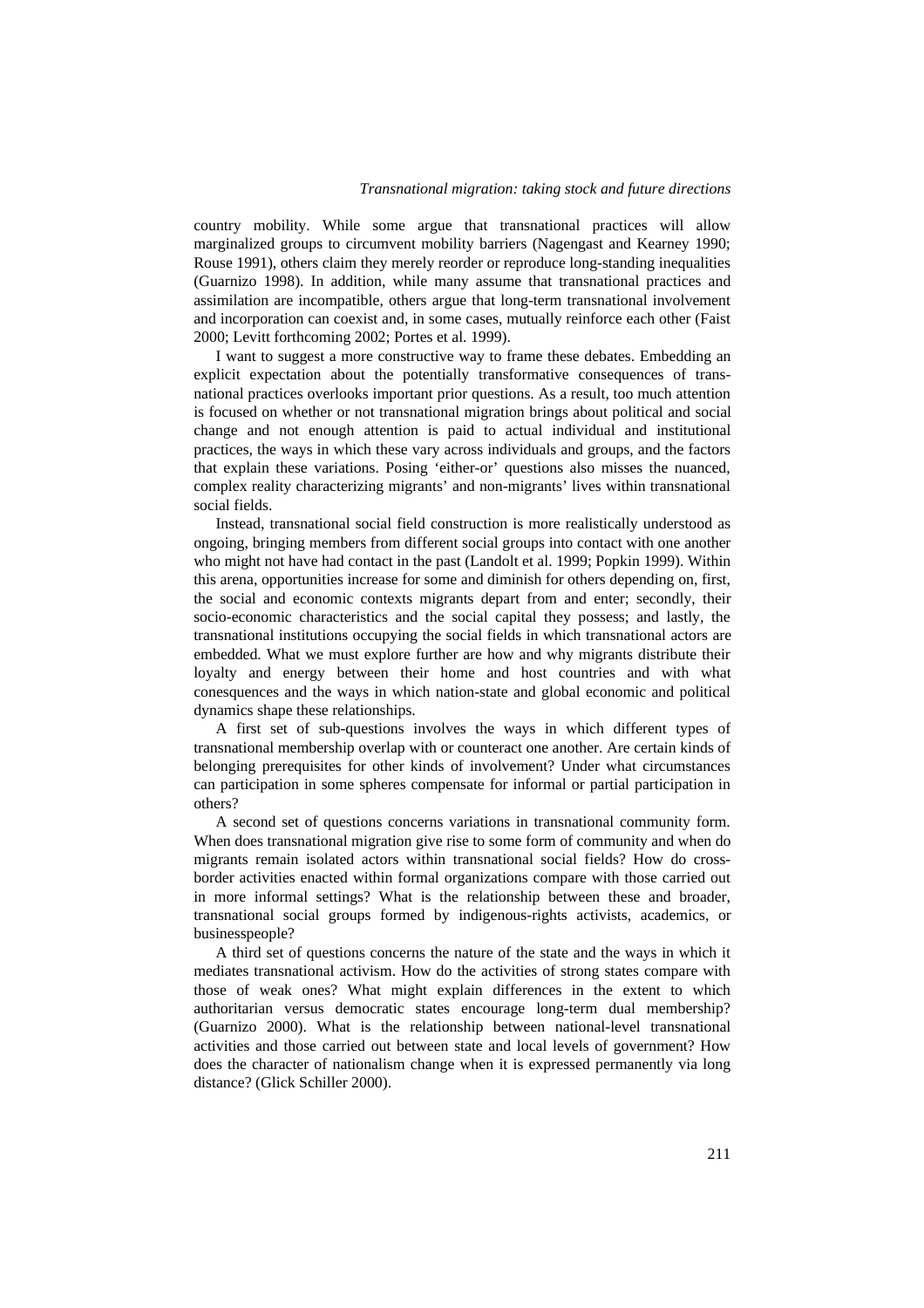Finally, to what extent will transnational practices remain salient for the second generation? It makes sense that the children of immigrants born in the USA, or who spend most of their formative years in this country, would feel their strongest sense of attachment to their family's adopted, rather than ancestral, home. Several recent studies suggest that this is, in fact, the case (Kasinitz et al. 1998; Rumbaut 1998).

It may be premature, however, to conclude that transnational practices will all but disappear among the second generation, though they are likely to be less frequent and more narrow in scope. Recent work indicates that second generation transnational practices often emerge in unexpected forms and in unexpected places (Espiritu and Tran 1998; Kibria 1998). What forms will these attachments assume? In what spheres activity will they predominate? How will they vary by country of origin, gender, and class? What will their significance be for long-term sending and receiving-country civic engagement?

> *Professor Peggy Levitt is at the Department of Sociology, Wellesley College, Wellesley and the Weatherhead Center for International Affairs, Harvard University, Massachusett, USA.*

## **Notes**

- 1. For example, Portes and colleagues are carrying out large-scale, comparative surveys of entrepreneurship and hometown organizational activity which will shed light on how widespread these practices are among the population as a whole and how they vary across national contexts. Robert C. Smith is carrying out longitudinal work in a transnational village spanning New York and Mexico while Morawska (2001) has systematically compared contemporary transnational ties to those sustained by earlier generations. Levitt (forthcoming 2002) is conducting a comparative, historical study of five transnational communities, with a particular focus on the relationship between transnational religion and politics.
- 2. Transnational villages have much in common with what others have described as 'translocalities' (Smith 1998) or 'bi-local communities' (Guarnizo 1994; Glick Schiller, Basch and Blanc-Szanton 1992; Rouse 1991).
- 3. While this is the case for unskilled workers, it may not be true for the new cadre of professional, highly-trained workers who are coming to the USA. Indeed, these individuals enjoy more opportunities for assimilation because many of the elite schools, social clubs, and work settings that might have been closed to them in the past are now much more accessible (Gold 2000).
- 4. Debates about the extension of voting rights to Mexicans abroad, for example, are seen by some as an effort by the Mexican government to demonstrate that Mexico is now a true democracy. Granting the franchise to non-residents is the 'icing on the cake' of participatory governance (Molinar 1999). Until the early 1990s, the Brazilian government paid little attention to migrants because they made up such a small proportion of the overall population and because they were so regionally concentrated. It was only when news reports claimed that Brazilian nationals were mistreated in Europe that the Brazilian government stepped in. By so doing, leaders tried to signal to the Brazilian public that they were powerful enough to defend Brazilian nationals on the global stage.
- 5. Yvonne Haddad (personal communication) makes this point about the Muslim community in the USA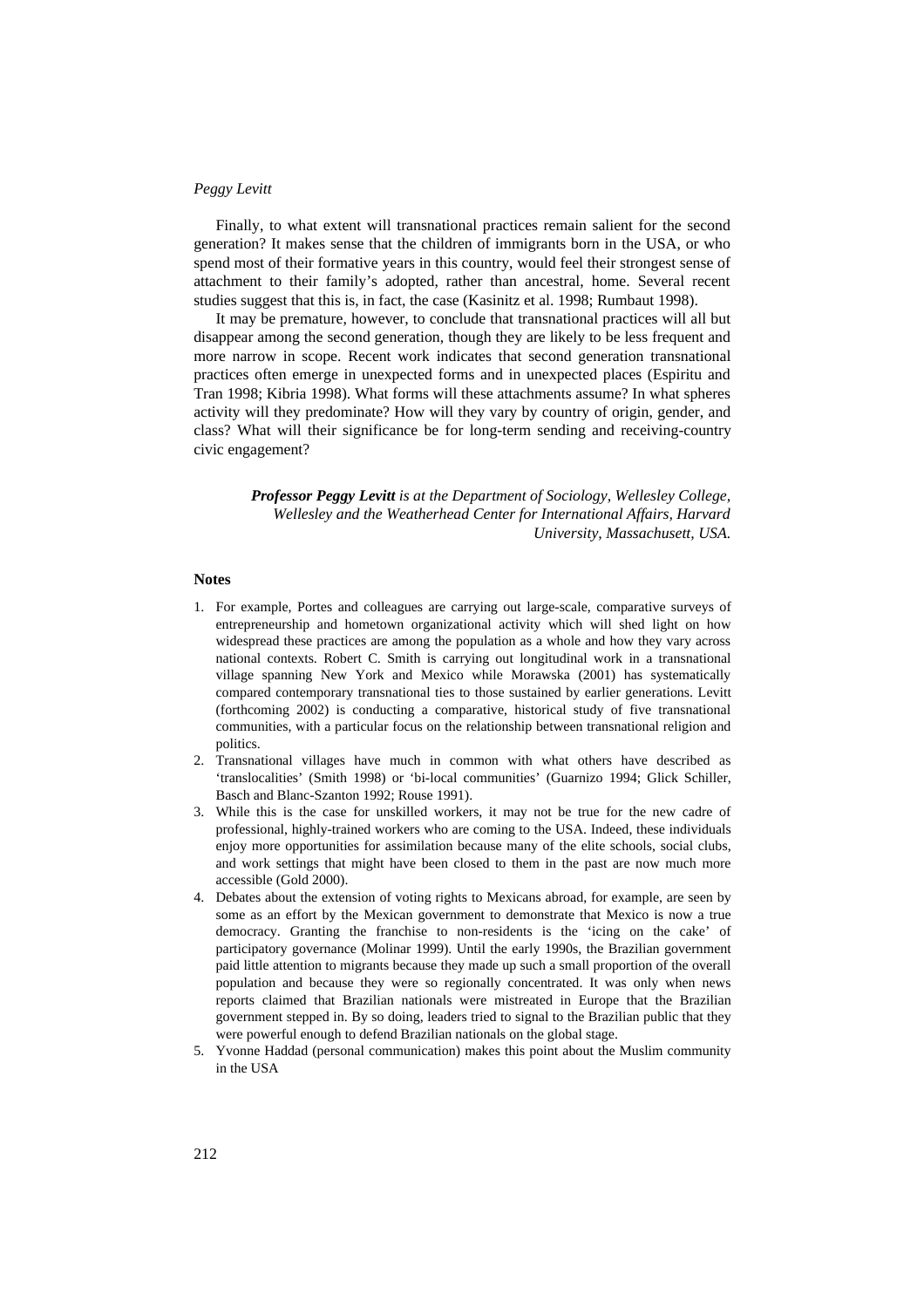6. In the majority of these cases, expatriate voting rights are generally restricted to presidential elections with the exception of Colombia, where migrants can vote in regional and provisional elections.

# **References**

- Alarcón, R. (1989) *La Nortenización: the impact of migration to the United States in a Mexican town,* San Diego: La Jolla: Center for US–Mexican Studies, University of California, San Diego.
- Aleinikoff, A. and D. Klusmeyer (1998) 'Plural nationality: facing the future in a migratory world', paper presented at the Conference on Demography and Security, Cambridge, Mass: MIT Center for International Studies.
- Appaduria, A. (1996) *Modernity at large: dimensions of globalization*, Minneapolis: University of Minnesota Press.
- Basch, L. G., N. Glick Schiller and C. Blanc-Szanton (eds) (1994) *Nations unbound: transnational projects, postcolonial predicaments, and deterritorialized nation-states,* New York and Amsterdam: Gordon and Breach.
- Baumann, M. (2000) 'Diaspora: genealogies of semantics and transcultural comparison', *Numen,* 47(163), 313–38.
- Berry, S. (1985) *Fathers work for their sons*, Berkeley and Los Angeles: University of California Press.
- Casanova, J. (1994) *Public religions in the modern world*, Chicago: University of Chicago Press.
- Clifford. J. (1997) *Routes: travel and translation in the late twentieth century*, Cambridge, Mass: Harvard University Press.
- Dresser, D. (1993) 'Exporting conflict: transboundary consequences of Mexican politics' in A. Lowenthal and K. Burgess (eds) *The California-Mexico connection,* Stanford, CA: Stanford University Press, 82–112.
- England, S. (1999) 'Negotiating race and place in the Garifuna diaspora: identity formation and transnational grassroots politics in New York City and Honduras', *Identities*, 6, 5–53.
- Espiritu, Y. Le and T. Tran (1998) 'Literal and symbolic transnationalism among young Vietnamese Americans' Paper presented at the Conference on Transnationalism and the Second Generation, Harvard University, April.
- Faist, T. (2000) 'Transnationalization of international migration: implications for the study of citizenship and culture', *Ethnic and Racial Studies,* 23, 189–222.
- Fraser, N. (1991) 'Rethinking the public sphere: a contribution to the critique of actually existing democracy' in C. Calhoun (ed.) *Habermas and the public sphere,* Cambridge, MA: MIT Press, 159–85.
- Glick Schiller, N. (1995) 'From immigrant to transmigrant: theorizing transnational migration', *Anthropological Quarterly*, 68, 48–63.
- Glick Schiller, N. (1999) 'Transmigrants and nation-states: something old and something new in the US immigrant experience' in C. Hirschman, P. Kasinitz, and J. DeWind (eds), *The handbook of international migration; the American experience,* New York: Russell Sage Foundation, 94–119
- Glick Schiller, N. (2000) 'Building a transnational perspective on migration', Paper presented at the Conference on Transnational Migration: Comparative Theory and Research Perspectives, ESRC Transnational Communities Programme, Oxford, UK, June.
- Glick Schiller, N., L. G. Basch and C. Blanc-Szanton (eds) (1992) *Towards a transnational perspective on migration*, New York: New York Academy of Sciences.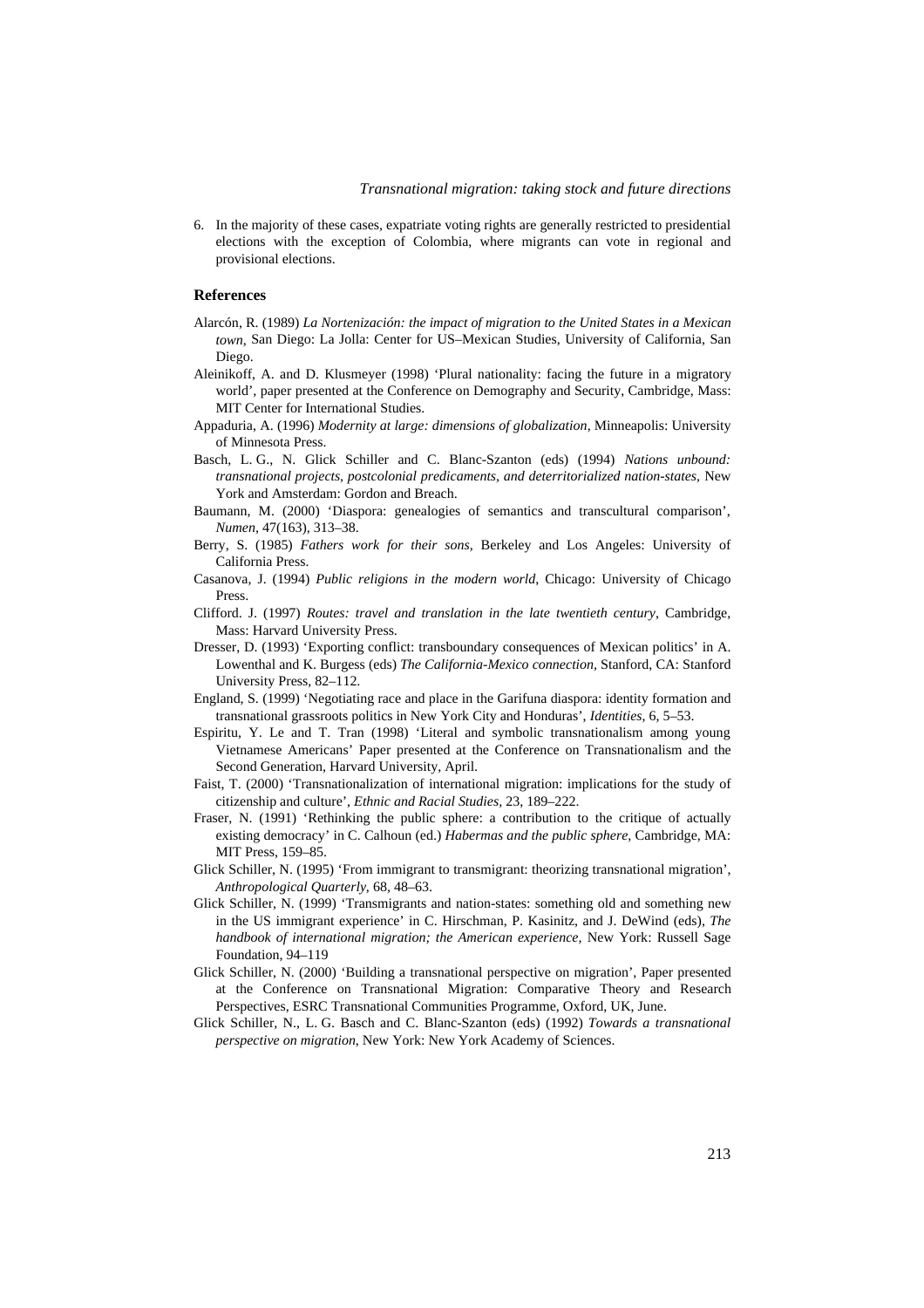- Glick Schiller, Nina and Georges Fouron (1998) 'The generation of identity: Haitian youth and the transnational nation state', Paper presented at the Conference on Transnationalism and the Second Generation, Harvard University, April.
- Gold, S. J. (2000) 'Transnational communities: examining migration in a globally integrated world' in P. S. Aulakh and M. G. Schecter (eds), *Rethinking globalization(s): from the corporation transnationalism to local intervention*, London: Macmillan, 73–90.
- Goldring, L. (1992) Diversity and community in transnational migration: a Comparative study of two Mexico–US migrant communities. Ph.D. dissertation, Cornell University, New York.
- Goldring, L. (1998) 'The power of status in transnational social spaces' in M. P. Smith and L. E. Guarnizo (eds), *Transnationalism from below: comparative urban and community research, volume 6*, New Brunswick, NJ: Transaction Publishers, 165–95.
- Goldring, L. (1999) 'El estado Mexicano y las organizaciones transmigrantes: reconfigurando la nación y las relaciones entre estado y sociedad civil?' in Gail Mummert Zamora (ed.) *Fronteras fragmentadas*, Zamora, Michoacán: El Colegio de Michoacán, 297–316.
- González Gutierrez, C. (1993) 'The Mexican diaspora in California: the limits and possibilities for the Mexican government' in A. Lowenthal and K. Burgess (eds), *The California– Mexico connection,* Stanford, CA.: Stanford University Press, 221–35.
- González Gutierrez, C. (1995) 'La organización de los inmigrantes Mexicanos en Los Angeles: La lealtad de los oriundos', *Revista Mexicana de Política Exterior*, 46, 59–101.
- Gribbin, A. (1999) 'Dual citizenship explodes in the US', *The Washington Times,* 14 November.
- Guarnizo, L. E. (1994) 'The making of a binational society', *Annals, AAPSS,* 533, 70–86.
- Guarnizo, L. E. (1997) 'The emergence of a transnational social formation and the mirage of return among Dominican transmigrants', *Identities*, 4, 281–322.
- Guarnizo, L. E. (1998) 'The Rise of transnational social formations: Mexican and Dominican state responses to transnational migration', *Political Power and Social Theory*, 12, 45–94.
- Guarnizo, L. E. (2000) 'Notes on transnationalism', Paper presented at the Conference on Transnational Migration: Comparative Theory and Research Perspectives, ESRC Transnational Communities Programme, Oxford, UK, June.
- Guarnizo, L. E., A. Ignacio Sanchez, and E. M. Roach (1999) 'Mistrust, fragmented solidarity, and transnational migration: Colombians in New York City and Los Angeles', *Ethnic and Racial Studies*, 22, 367–95.
- Hamilton, N. and N. Stoltz Chinchilla (1999) 'New organizing strategies and transnational networks of Guatemalan and Salvadorans in Los Angeles', Paper presented at the University of California Comparative Immigration and Integration Program Research Workshop, San Diego, CA.
- Hannerz, U. (1997) *Transnational connections*, London and New York: Routledge.
- Held, D., A. McGrew, D. Goldblatt, and J. Perraton (1999) *Global Transformations*, Stanford: Stanford University Press.
- Hernández, R. (1997) 'A la aventura!: jóvenes, pandillas, y migración, internacional en la conexión Monterrey-Houston', Paper presented to XIX Coloquio de Antropología e Historia Regionales, El Colegio de Michoacanán, 22–24 October.
- Itzigsohn, J. (2000) 'Immigration and the boundaries of citizenship: the institutions of immigrants' political transnationalism', *International Migration Review*, 34, 1126–55.
- Itzigsohn, J., C. Dore Cabral, E. Hernandez Medina, and O. Vaquez (1999) 'Mapping Dominican transnationalism: narrow and broad transnational practices', *Ethnic and Racial Studies*, 22, 316–39.
- Jones-Correa, M. (1998a) *Between two nations: the political predicament of Latinos in New York City*, Ithaca and London: Cornell University Press.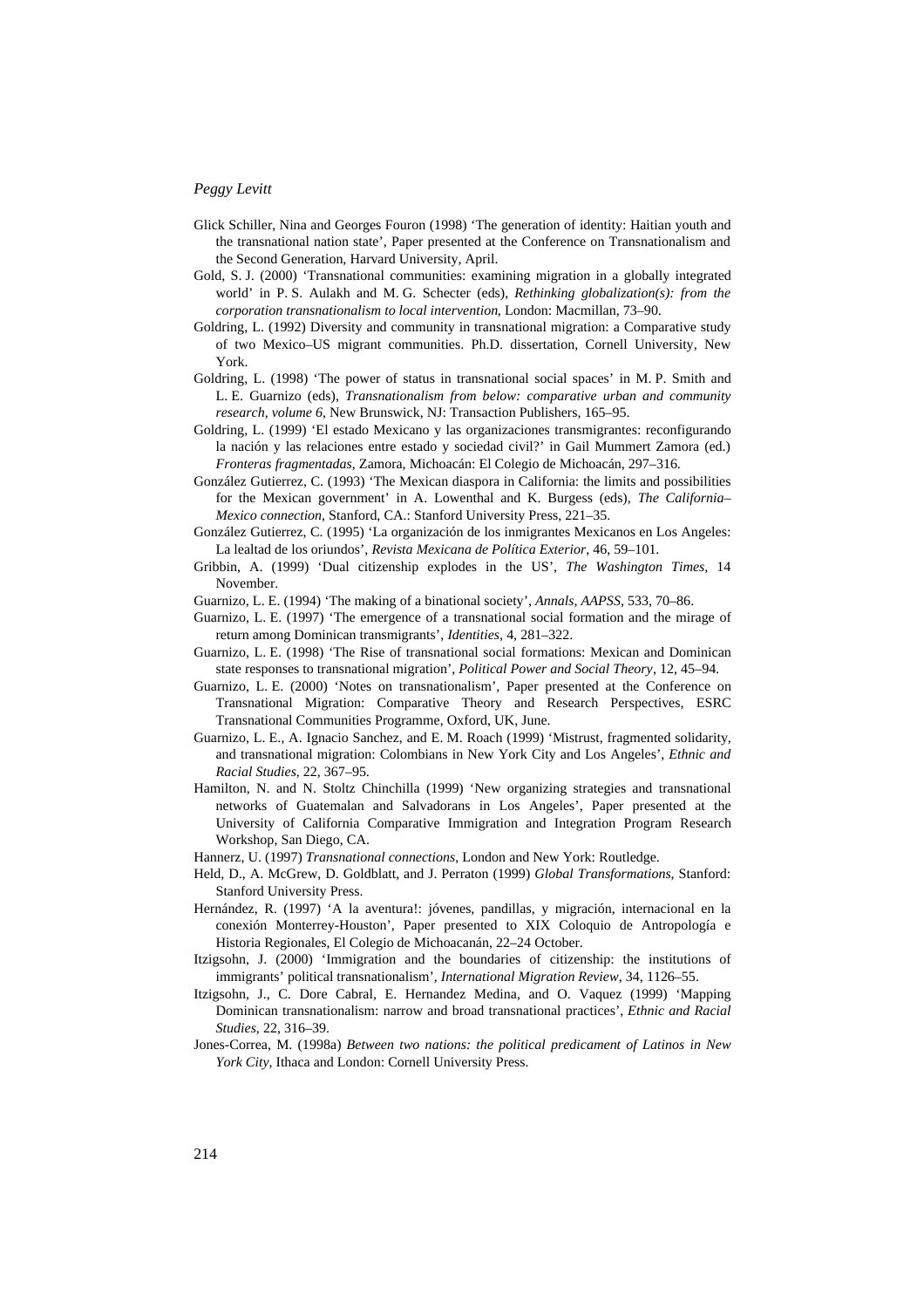- Jones-Correa, M. (1998b) 'Commentary', Paper presented at the Conference on Transnationalism and the Second Generation, Harvard University, April.
- Kasinitz, P., M. Waters and John M. (1998) 'Transnationalism and the children of immigrants in the United States: what are the issues?', Paper presented at the Conference on Transnationalism and the Second Generation, Harvard University, April.
- Kastoryano, R. (1994) 'Mobilisations des migrants en Europe: du national au transnational', *Reveu Europeenne des Migrations Internationales,* 10, 169–80.
- Kearney, M. (1995) 'The local and the global: the anthropology of globalization and transnationalism', *Annual Review of Anthropology,* 24, 547–65.
- Kibria, N. (1998)'Blood, belonging, and homeland trips: transnationalism and identity among second generation Chinese and Korean Americans', Paper presented at the Conference on Transnationalism and the Second Generation, Harvard University, April.
- Laguerre, M. (1998) *Diasporic citizenship*, New York: St Martin's Press.
- Landolt, P., L. Autler and S. Baires (1999) 'From *hermano lejano* to *hermano mayor*: the dialectics of Salvadoran transnationalism', *Ethnic and Racial Studies*, 22, 290–316.
- Levitt, P. (1998) 'Local-level global religion: the case of US-Dominican migration', *Journal for the Scientific Study of Religion*, 3, 74–89.
- Levitt, P. (2000) 'Migrants participate across borders: towards an understanding of its forms and consequences' in N. Foner, R. G. Rumbaut and S. J. Gold (eds), *Immigration research for a new century: multidisciplinary perspectives*, New York: Russell Sage Foundation.
- Levitt, P. (2001) *The transnational villagers*, Berkeley and Los Angeles: University of California Press.
- Levitt, Peggy (forthcoming 2002) 'Not a zero-sum game combining assimilation and transnational practices', in C. Joppke and E. Morawska (eds) *Integrating immigrants in liberal nation-states: from post-national to transnational*, Berkeley and Los Angeles: University of California Press.
- Mahler, S. (1998) 'Theoretical and empirical contributions toward a research agenda for transnationalism' in M. P. Smith and L. E. Guarnizo (eds) *Transnationalism from below: comparative urban and community research*, *volume 6*, New Brunswick, NJ: Transaction Publishers, 64–100.
- Margolis, M. (1994) *Little Brazil: an ethnography of Brazilian immigrants in New York City*, Princeton: Princeton University Press.
- Martínez Saldaña, J. (1999) 'La identidad de los migrantes: resistir en la jaula de oro', *Masiosare*, 9 May.
- Matthei, L. and D. A. Smith (1998) 'Belizean "Boyz 'n the 'Hood"? Garifuna labour migration and transnational identity' in M. P. Smith and L. E. Guarnizo (eds) *Transnationalism from below: comparative urban and community research, volume 6*, New Brunswick, NJ: Transaction Publishers, 270–90.
- Molinar, Juan (1999) 'Una aproxomimación al caso de Mexico', Paper presented at the University of California Comparative Immigration and Integration Program, Winter 1999 Workshop, San Diego, California, February.
- Morawska, E. (2001) 'International migration and consolidation of democracy in East Central Europe: a problematic relationship in a historical perspective' in G. Gerstle and J. Mollenkopf (eds) *Immigrants, civic culture, and modes of political integration*, New York: Russell Sage.
- Nagengast, C. and M. Kearney (1990) 'Mixed ethnicity: social identity, political consciousness, and political activism', *Latin American Research Review*, 25, 61–91.
- Nonini, D. and A. Ong (1997) 'Chinese transnationalism as an alternative modernity' in A. Ong and D. Nonini (eds), *Ungrounded empires: the cultural politics of modern Chinese transnationalism*, New York: Routledge Press, 3–33.